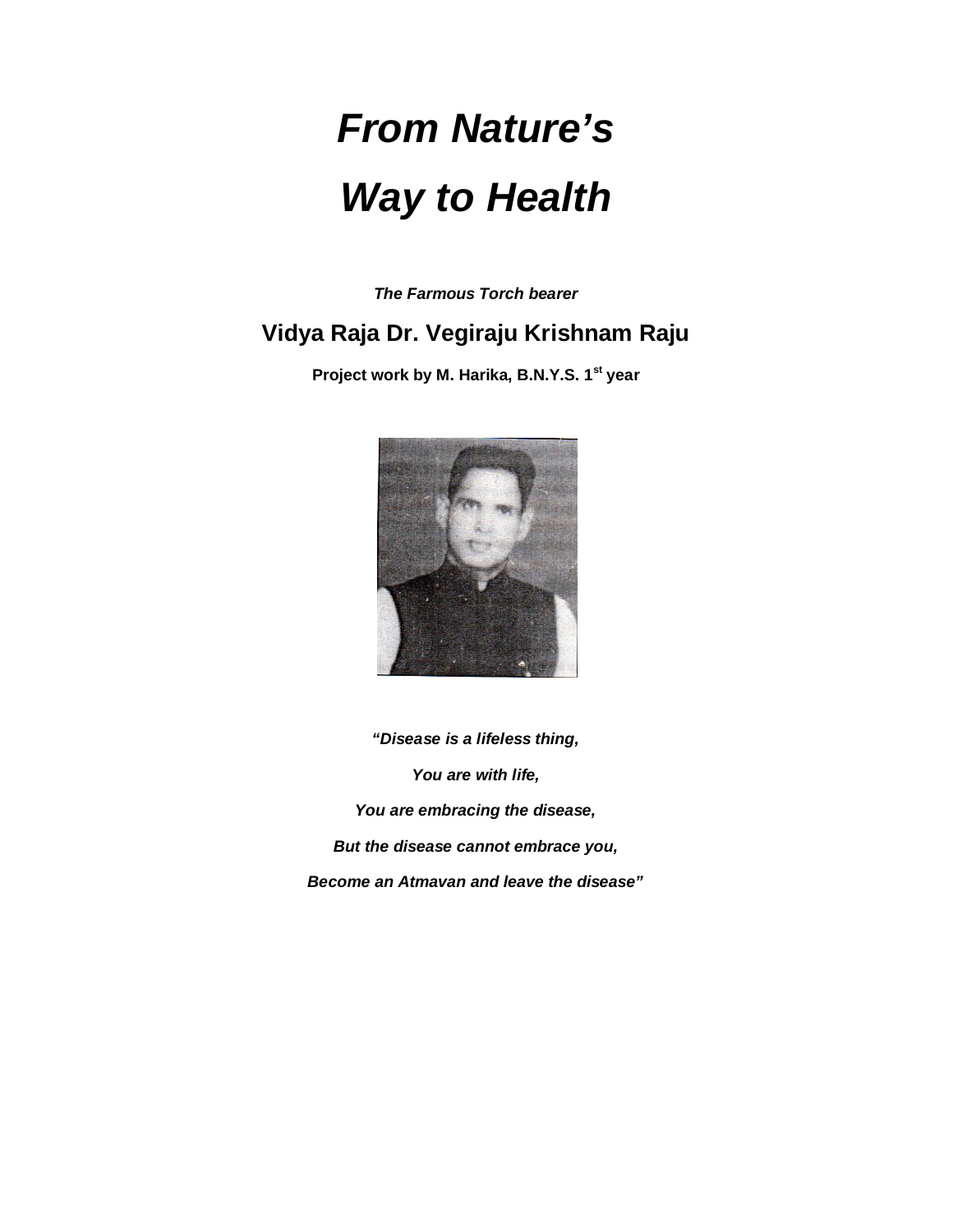## **INTRODUCTION**

Dr. V.Krishnam Raju believed in the principle Service to mankind is Service to God. He also believed that in Nature Cure, there was practical realization and application of all that is good in Natural Science, philosophy and religion. In one word the phenomenal successes of Dr. Raju in the treatment of Patients by in the treatment of Patients by Nature cure had been due to the fact that he had combined all that is best in mental healing with all that is best in the physical method of cure.

In India there are very few Nature Cure Doctors of the type of Dr.Krishnam Raju, who treated patients strictly on Nature Cure method. There are some Nature Cure Doctors who combine homeopathic treatment with nature cure, some combine Ayurveda, some Tissues Salts and some other who seek the help of electricity etc.

# **NATUROPATHY AND DR. RAJU**

In this universe few people long to lead a significant life; yet certain lives carry specific significance. Dr. Vegiraju Krishnam Raju was one among such individuals. Wordsworth in one of his poems has stated 'let Nature be your master'. Nature has bestowed on us many things and few people have learned to utilise it.

Dr. V. Krishnam Raju, belonged to the cadre of our ancient rishis. He was a lively strong, robust, enthusiastic and middle aged man well versed in Nature Cure. He realized that the body being composed of five Natural Elements – earth, water, fire, air and ether, all diseases could be cured with the help of these five forces of Nature.

"Prakriti-Ma blesses you all with all – healing balm' is the mantram heard in the Prayer hall of his Ashram. So far such a Naturopath has not been born and may not be born in distant future. Only the soul of Sri Krishnam Raju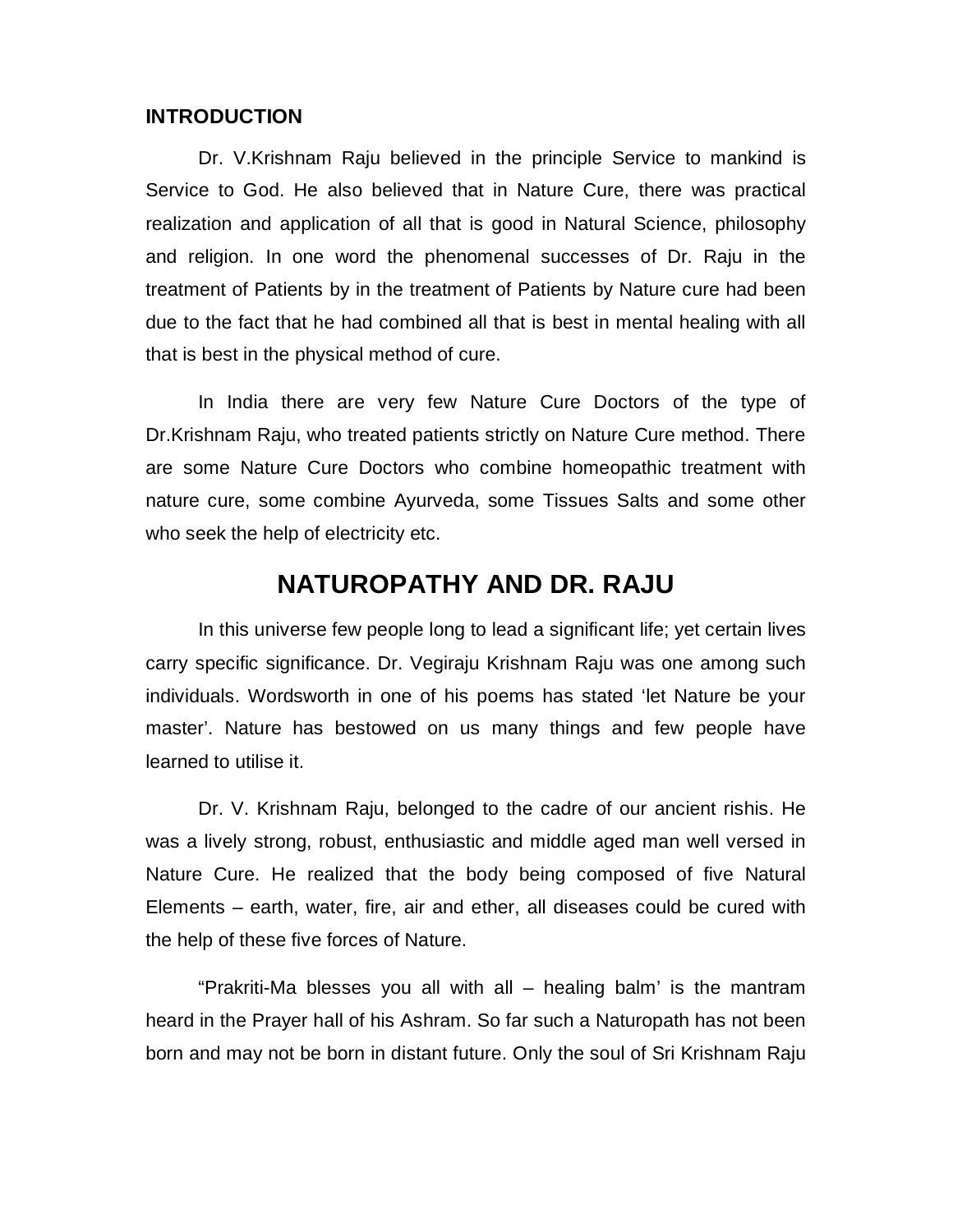should take rebirth. He had laid sound foundation for study, progress and practice of Nature cure for thousand years to come.

"Nature Cure connotes a way of life which has to be learnt; it is not a drug cure. Nature cure is not like a doctor giving medicine in a bottle. It is really the natural way of keeping health and happiness".

Dr. Krishnam Raju a man with dynamic personality and spiritual strength, with born gift of nature cure and natural life was a well recognized bearer of the noble torch of Naturopathy. Naturopathy is the art of Natural living and the science of Natural Healing. They are two sides of a coin which are highly valuable and helpful for human uplift.

Dr. Krishnam Raju's message to his disciples and Nature cure world in his last days remains to this day as a vedic quotation.

Disease is a lifeless thing

You are with life,

You are embracing the disease,

But the disease cannot embrace you,

## **Become an Atmavan and leave the disease.**

This is the highest and most useful and original thinking of Gurudev Krishnam Raju which has given a new shape and colours to Nature cure movement. His Ashram in Bhimavaram has been doing Yeoman's Service in alleviating Human miseries. The system of Naturopathy followed in the Ashram is commendable and worthy of being emulated by other institutions.

# **LIFE HISTORY OF DR. RAJU**

#### **His Birth**

The Founder and life spirit of the 'Sree Ramakrishna Prakriti Ashram', Dr. Vegiraju Krishnam Raju, hails from a hamlet 'Marripudi' in Bapatla Taluq, Guntur District, Andhra Pradesh. He was born on  $7<sup>th</sup>$  December, 1910 in an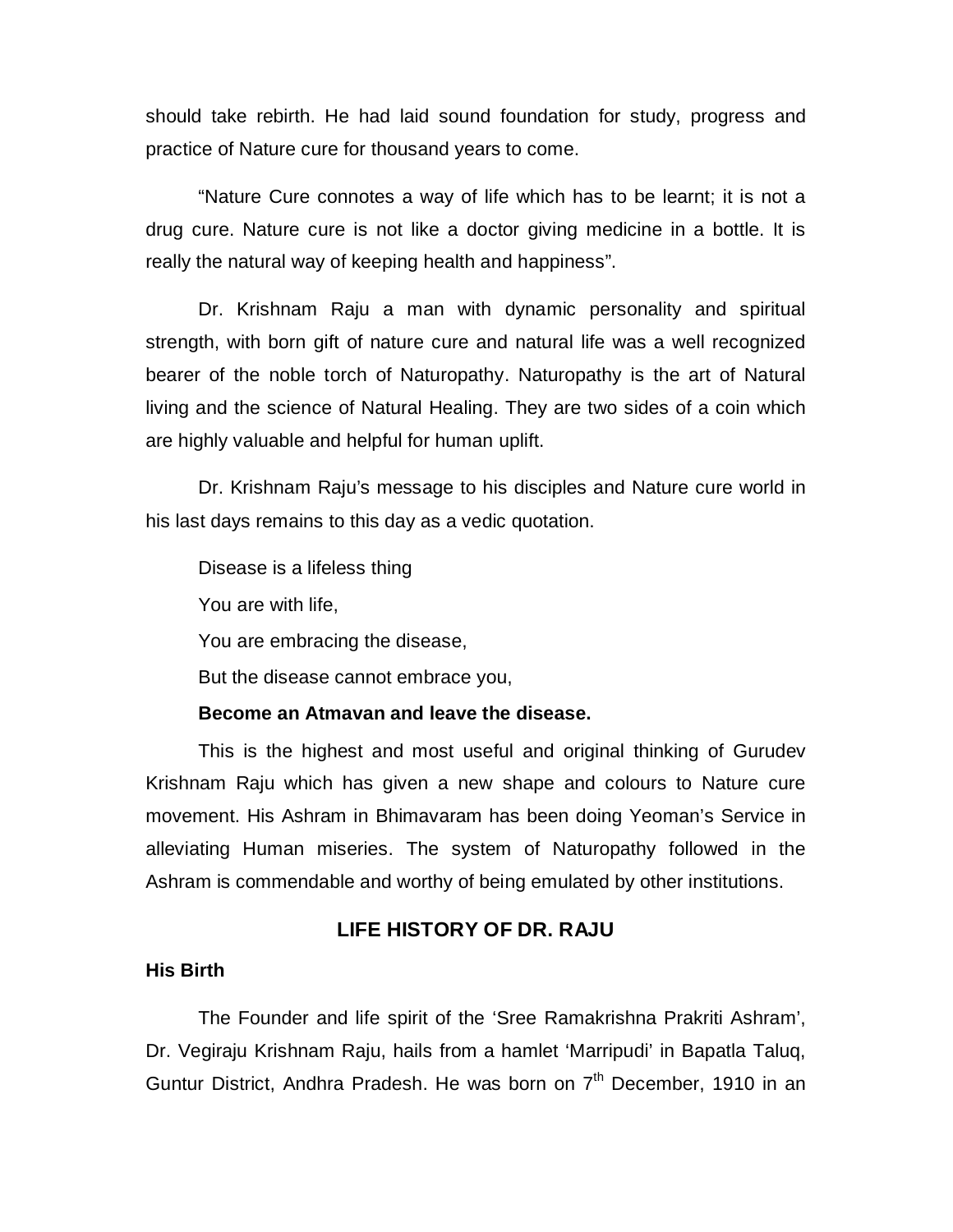aristocratic Kshtriya family. His grandfather led a simple and systematic life with punctual habits and a noble way of achieving things.

From the beginning, Dr. Raju had the privilege of following the footprints of his grandfather. From the beginning they respected the Cow and Cow's milk. Cow's milk was considered by them as 'perfect diet' on most appropriate, scientific principles.

Dr. Raju's father was Sri Subbaraju and mother was Smt. Subbayyamma. From the time of infancy, he imbibed the quality of courage and daring from his father and spiritual outlook from his mother. Endowed with fair complexion and robust constitution, he was well built and always in a good health and cheer. For that matter, there was no trace of anyone falling sick in the family.

# **CHILDHOOD & EDUCTION**

Dr. Raju could have only elementary education in and around the year 1915. He could take up Western education but the influence of western education on his life was very scanty since non-cooperation movement blossomed in the year 1921. He took up the compaign of propagation of 'Ahimsa Siddantam' during 1925. He always preferred vegetarian diet and often used to explain to others that vegetarian food alone could give strength to the body.

He used to give lessons and encouraged the public for doing "Vyayama" and practice in 'Karrasamu' and 'Kattisamu', the oldest traditional way of physical education. He used to conduct 'strength contests' known as 'Vyayama Poteelu' and started many Talinskhanas in most of villages in the district. He squarely condemned the evil practice of he youth and he started 'Youth Forums'.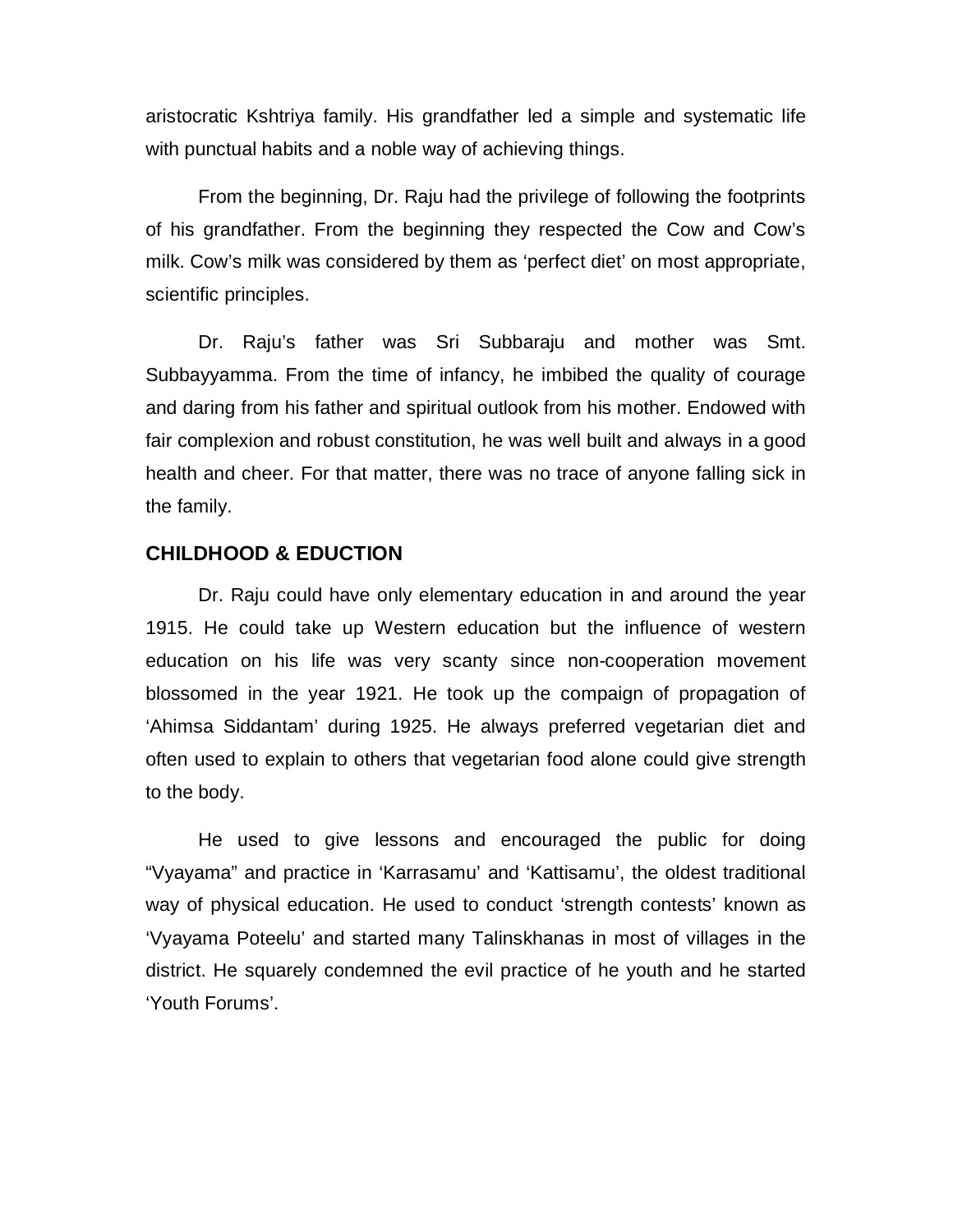Dr.Raju learnt to write and read his mother tongue Telugu along with Sanskrit. He gained masterly knowledge of the great epics Bharatha, Bhagavatha and Ramayana and the Holy Scripture – The Bhagavad Githa. Thus he progressed both physically and mentally. Added to this personal development he helped others in such directions. He displayed his skill in physical training stadiums, then popular in Guntur District. In recognition thereof he won the Rolling Cup continuously for three years. Indeed he inspired a great deal of younger generation, even by starting a 'Circus Organisation' Soon he become popular in the surrounding districts too. His adventurous nature could be illustrated from his daring attack and slaying of a bear that began to pounce upon and injure many of his place and the way he played with snakes.

Once Dr.Raju fell ill for 4 days. He was cured by a doctor. When Dr. Raju asked him the reason for his illness, the doctor expressed his disability to explain. That prompted Dr. Raju to probe into human constitution and the medical sciences. Dr. Raju under the guidance of the famous Dr. Applacharya studied standard works like 'Charka, Susrutha, Vagadhapa on 'Ayurved' and got into close touch and practice of that branch of medicine. The classical books taught him, the importance of spiritual life and 'Upavasa Deeksha'. He realized the fruits of a rishis's life. He was attracted towards 'Sanathana Dharmam' and 'Arsh Samskriti'. His study of Ayurvedam enhanced it. He read about the importance of fast.

About 32, he left home, being excommunicated for helping reforms of widow-marriage and removing untouchbulity. None would give him, even water and he dug a well for it. As food could not be had easily, he went without it for 2 weeks, and got experience of fast. It suggested him that it would improve all patients. Then he read books on natural remedies in Telugu published by 'Prakriti' institution of Vijayawada. With his shrewd bent of mind and being one brought up on the lap of Nature and with a study of books on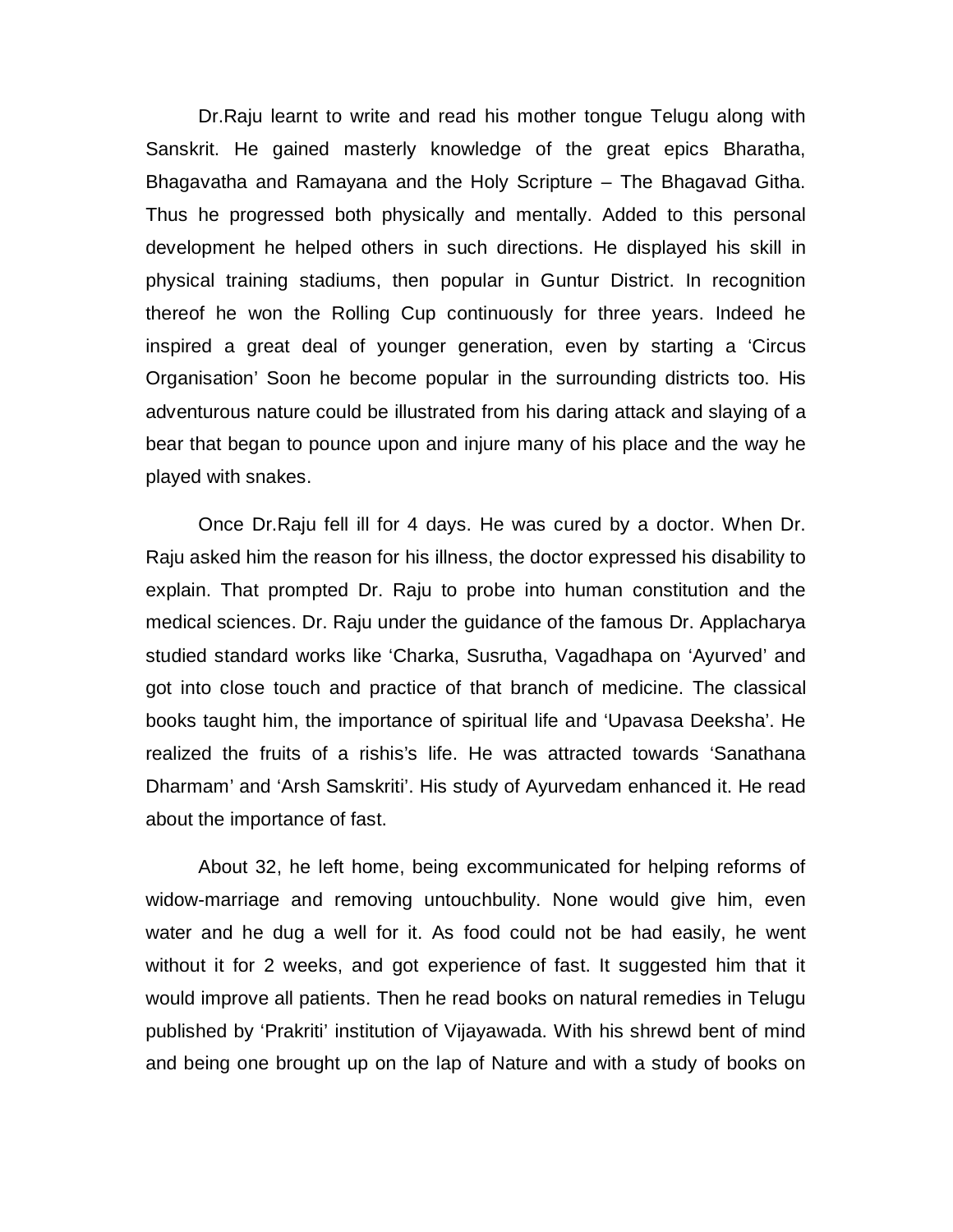Naturopathy he realized the need for 'Satwikahara'. He pursued researches for a cult that is easy and practicable for remedy of diseases.

# **THE INCEPTION OF NATURE CURE ASHRAM**

He started a small ashram in his own native Village, Marripudi in 1934 with his associate Sri Prakriti Sarma to materialize his plans. His main objectives were to help the ailing human beings from diseases and turn them as perfect healthy men. With a firm resolve to achieve his aim, he made experiments on himself by a total change of his diet to that of unboiled and raw type. He extended his measures and experiments to all the poor and needy, meeting the entire expenditure himself. He was then honoured N.D. Doctor of Naturopathy. As a result of his wonderful cure of chronic diseases of many, he was proclaimed a distinguished savior doctor. The number of patients increased. He was obliged to shift his ashram to Ongole under the patronage of a Vaisya Gentleman and then to Bapatla. There he was joined by his cousin brother, Mr. Venkatarama Raju – who resigned his teacher's job. With the help of Prakriti Sarama and Venkatarama Raju and a few others he went round many places and instilled the importance of Nature cure into the hearts of all people. In fact a renascent outlook had set in among people. This good feeling of the people at large helped Dr. Raju to establish many ashrams at various places.

# **HIS MARRIED LIFE**

Dr. Raju married at his twentieth year a girl of seven named Annapurnamma. They led their married life happily for a decade. They were blessed with two sons and two daughters. Once again Dr. Raju took to celibacy (Brahmacharya) from his  $39<sup>th</sup>$  year. He sold his share of his paternal property and utilized the sale proceeds for Sri Ramakrishna Prakriti Ashram and its development.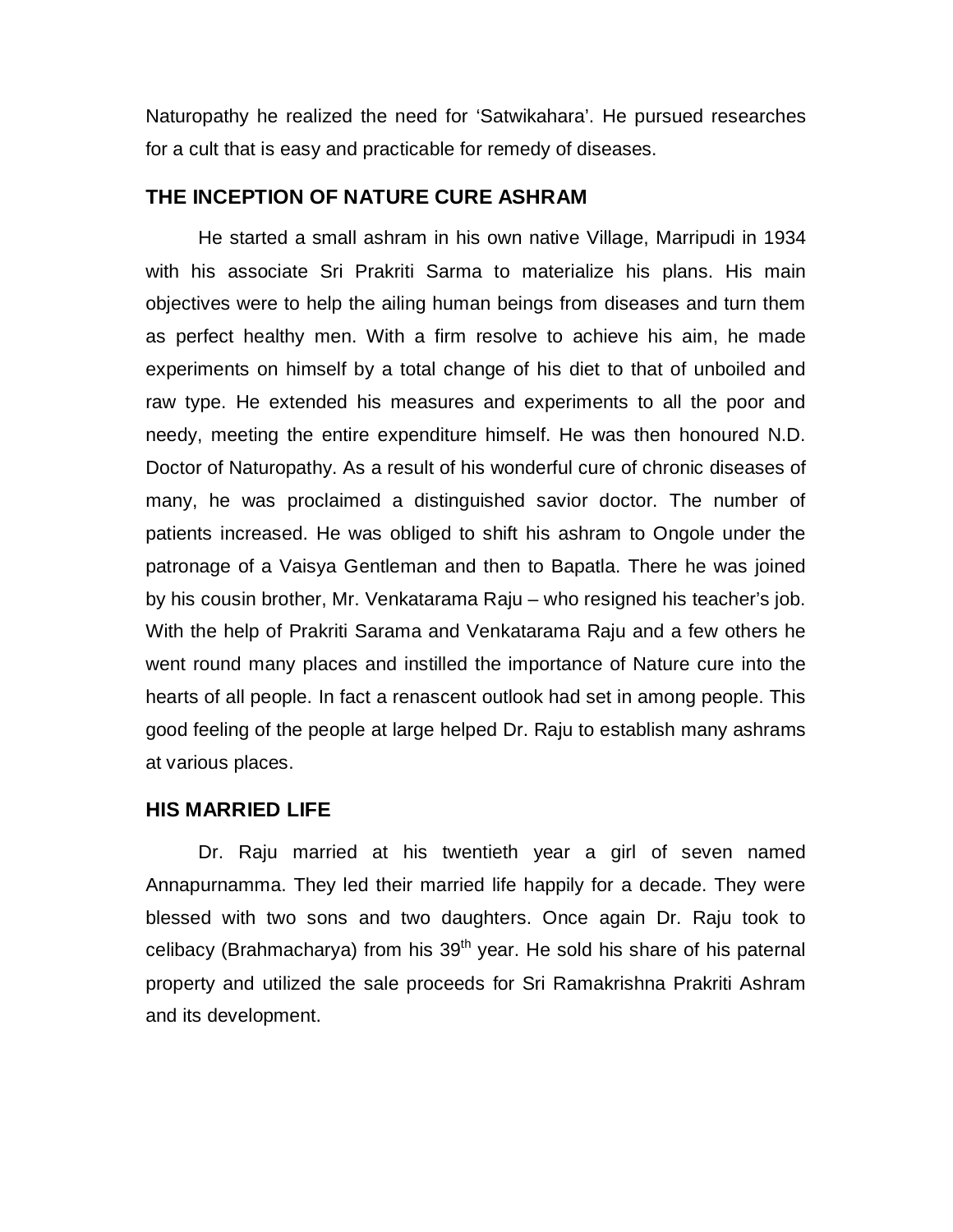Dr. Raju's contacts with great personages like Mahatma Gandhi, Acharya Vinobabhave and others also inspired him to proceed with his programme'.

The tremendous work turned out by Dr. Raju and his sincere associates won popularity far and wide. He was honoured by an invitation to preside over the 'All India Naturopathy Parishad' for three years (from 1948 onwards).

Later Dr. Raju had contacts with late Sri Potti Sreeramulu. With his influence he got some funds from 'Gandhi Memorial Fund'. This enabled him to start a college of Naturopathy in 1951-52 in which many pupils from all over the country were trained.

# **HIS DEMISE**

It is a sorrowful thing to note the sudden and premature demise of the great Fonder Dr. Raju on the night of  $5<sup>th</sup>$  February 1955 leaving a large number of admirer's, patrons, friends and Kinsmen in an ocean of endless grief. That is but God's decree. We have to assume that after his laborious filed work and establishment of the great Ashram he was removed his soiled shirt-his physical body. Now he is with astral body, supervising his beloved ashram that is family standing for the wide spread of gospel of Naturopathy. Such as belief prompted the followers to erect a monument in his memory within the precints of the Ashram for which he lived and breathed his last.

Dr. Raju's wife registered the Ashram under societies act XXI of 1860 and his son Sri. V. Ravivarma was one of the active members of the Ashram devoting their lives for the fulfillment of the golden dreams of Dr. Raju.

Dr. Raju, fulfilled the ideal atmosphere expected by Dr. Florence Nightingale. He worked for the down-trodden like Dr. Schweitzer who work for the same in Africa. Thus while his golden dreams were materializing, he could not live long and enjoy the fruits of his love and labour. Dr. Raju died full of honours, though young in years.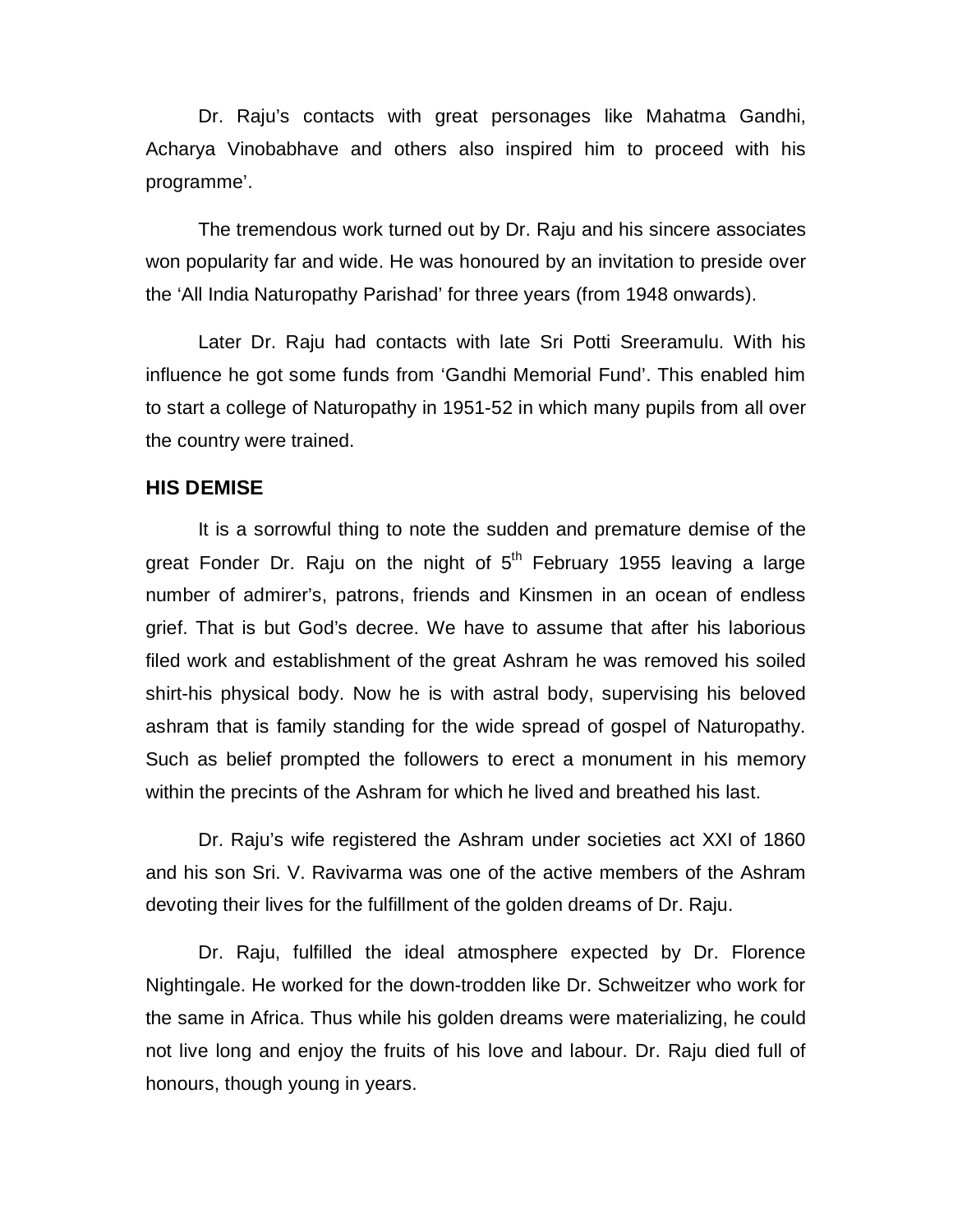#### **DR. RAJU'S STYLE OF TREATMENT**

Dr. Raju treated patients with great kindness and philanthropic attitude. The patients were trained as doctors during the course of treatment and gained knowledge of Parkriti Chikitsa. Under his guidance and inspiration thousands of families in the villages adopted Nature Cure methods.

His pharnocopia consisted not in poisonous pills and potions but in PANCHA BHOOTAS i.e. Earth (Prithivi), Water (Apaha), Sun-light (Tejus), air, (Vayu) and Eather (Akas) – and fasting based on five elements in Nature of which man is made. The diet was a simple wholesome diet consisting of coconuts, plantains, oranges, grapes, pomograntes, milk, raw vegetables and seasonal sweet juicy fruits etc. The treatment consisted of Mruthika (mud) application, Jalchikitsa (Hydro therapy), Surya Kirana Chikitsa (Chromopathi), Pranayama Upavasa (Fasting), Mardana (massage), Yogasanas, Manasika Chikitsa (mental) and Adhyatamika (Spriritual). Thus he never treated the disease but has ably treated the patients with human out look and awakened their latent faculties – physical, mental and spiritual and this sacred act – karma yoga has helped the patients to get their ailments healed up naturally and wonderfully.

The great secret of the success of Dr. Raju was his life and his phenomenal success in the treatment of patients by nature cure. He had combined all that is best in mental healing with all that is best in the physical methods of cure.

He was recognized by the patients as a doctor, but he never recognized himself as a doctor. He treated himself as helping friend of the suffering humanity and a faithful health assistant to Mother Nature, the supreme Healing Authority. He thus honoured the spirit of Naturism and the philosophy of Nature cure.

# **BITTER EXPERIENCES IN THE COURSE OF TREATMENT**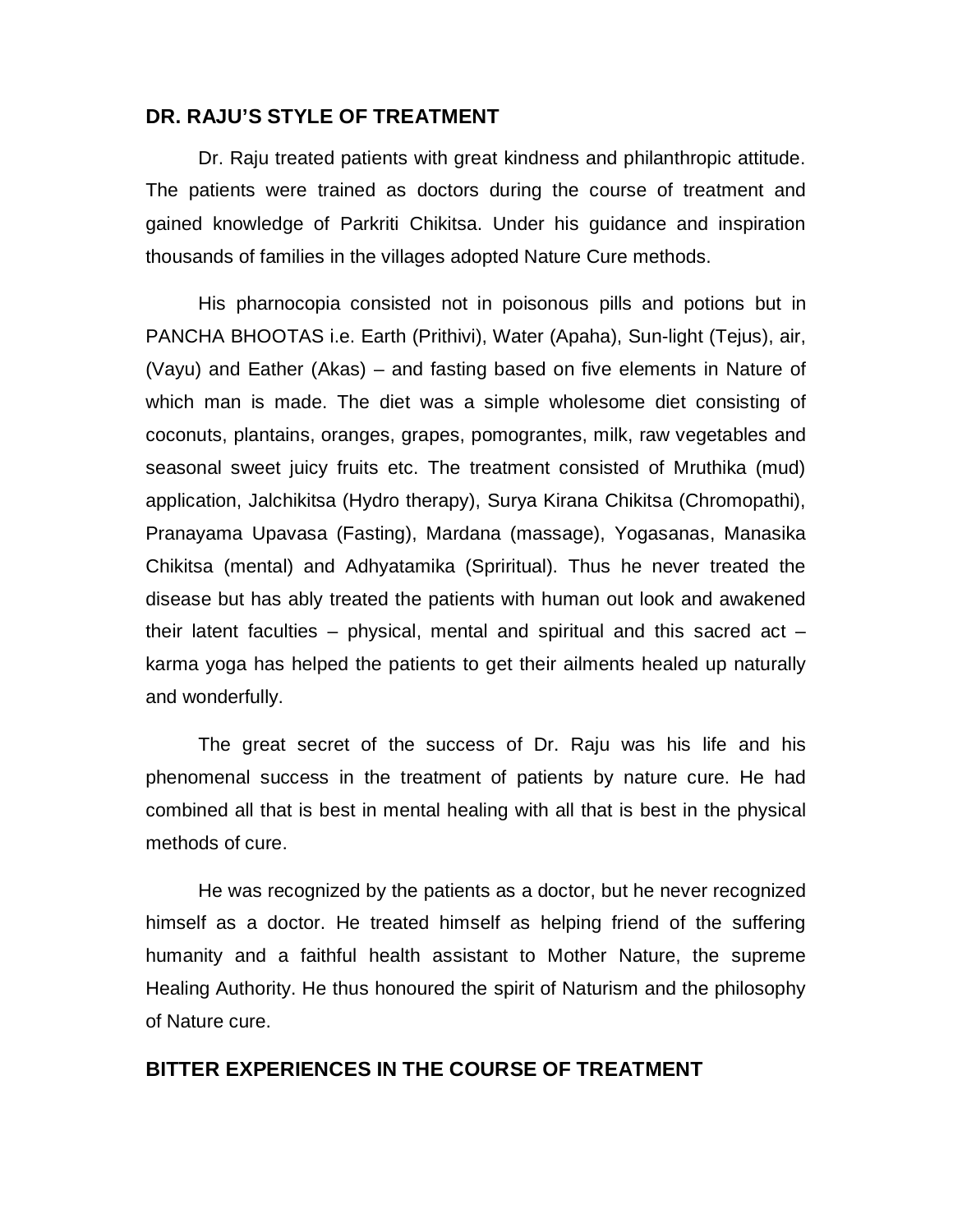'Satsangatithi kadhaya kim Nakaroti Pumsam' Man can achieve anything in the friendship of good people.

Dr.Raju was by nature good and followed Naturopathy. A perfect blend of these too eased his task of curing the needy. Perfection is not appreciated easily in this imperfect world. Dr. Raju had to face lots of opposition (criticism and attacks) from other branches of medicine. The incident quoted below was personally narrated by Dr. Raju to Sri G.V. Sivarama Raju. This speaks volumes about his self confidence, courage and determination in his path of success.

Christian Missionary was curing leprosy patients through allopathy in Bapatla in 1933. Dr. Raju approached a few of those patients, explained to them the value of Naturopathy and brought them to his house to treat accordingly.

The Missionaries came to know of it and filed a case against him on two grounds that he was treating the patients without a proper degree in Medicine and that he was kidnapped their patients. The police arrested him he was presented in the court. He did not appoint a defense lawyer for himself. He represented his case on his own. His argument ran thus.

"Yes, I agree I don't have the degrees required, but I have a boon given directly and naturally by God to cure the suffering through Natural methods. I am treating the patients with dedication, self-confidence and unselfishly. Nature cure is the best form of treatment for patients suffering from incurable chronic diseases. You can test me in my treatment. What we require in the present situation is not law and its implementation. What we require is a cure for the patients. End result of any treatment should be a relief and a cure for the patients. Let's have a deal. I will treat the patients I brought with me in my lines of treatment for 3 months. Ask those missionaries to treat a few patients in their lines for the same amount of time. At the end of the stipulate time, let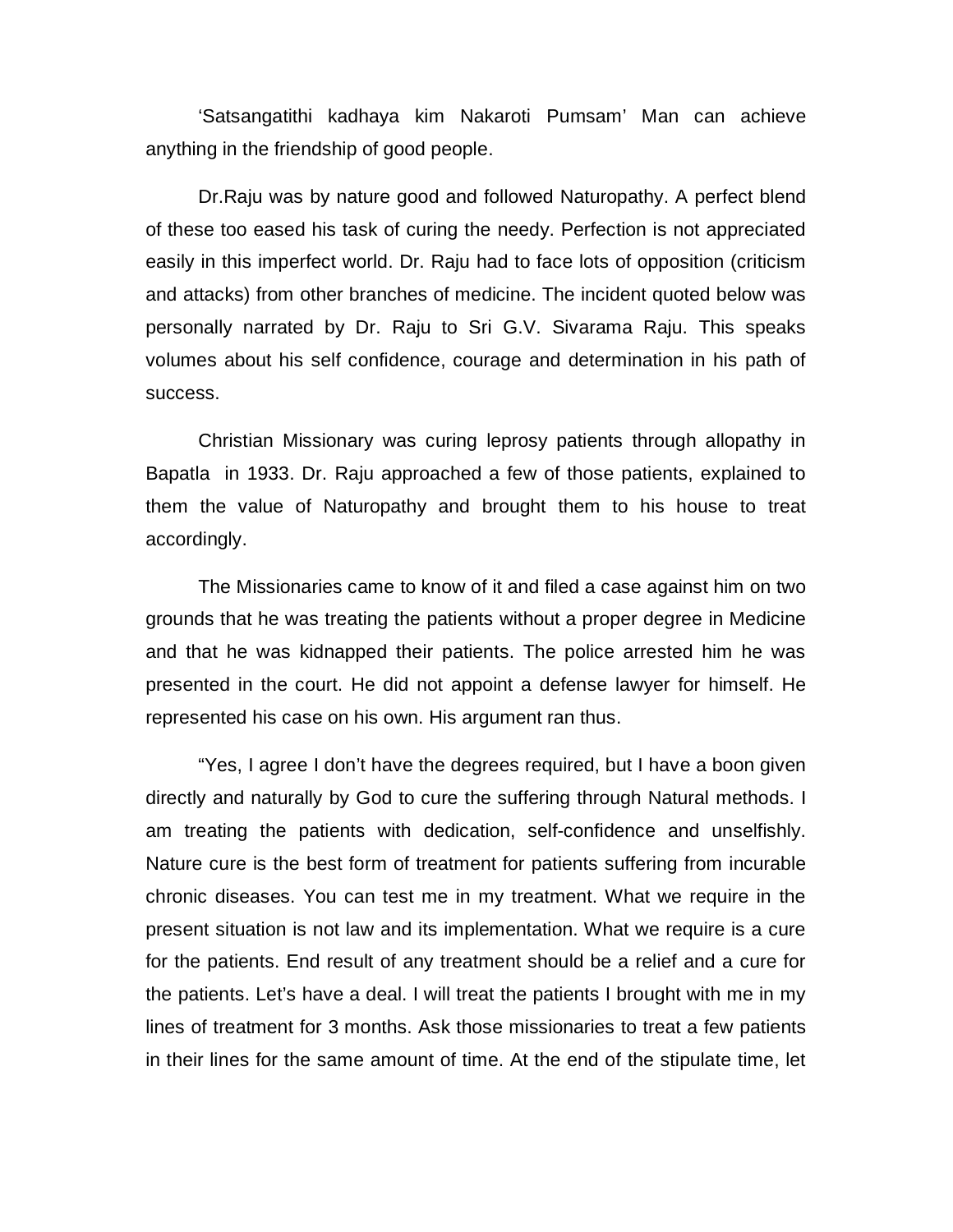us bring our patients to your presence. Then you can judge for yourself and can proclaim your judgment.

The present day condition is such that the people are blindfolded to truth. They are not willing to accept the reality. Truth is stanger than fiction. If you give me an opportunity to prove myself, truth will win over. In case I fail in my endeavor, I am ready to bow my head before you and accept any punishment given to me wholeheartedly".

Realizing the confidence and dedication of the young doctor the magistrate willingly gave them three months time to cure their patients.

As the end of three months both the parties attended the court with their respective patients. This time the doctor did not have to defend himself. The faces of his patients were proof positive of the treatment he had given. They were cured of 75% of their disease. Their wounds got healed. Their body regained its original glow. Everybody, including the judge, was stunned at the miraculous improvement.

In the presence of the judge, the religious pastor and their doctors apologized to Dr. Raju. They appreciated him. They withdrew their case on him. They accepted the impact of Nature cure treatment. They did not stop there. They sent some more leprosy patients to him.

This is just one example. He faced many such experiences in his life. But he is Mahatma. He is a saint. He dedicated his life to the service of the suffering. So he was unperturbed by such attacks hurdles or comments against him

# **DR. RAJU'S ASSOCIATION WITH GANDHI**

Gandhi was a Naturopath himself. Gandhi defined Nature cure thus in one of his writings.

'The Nature Cure man does not sell a cure to the patient. He teachers him the right way of living in his home which would not only cure him of his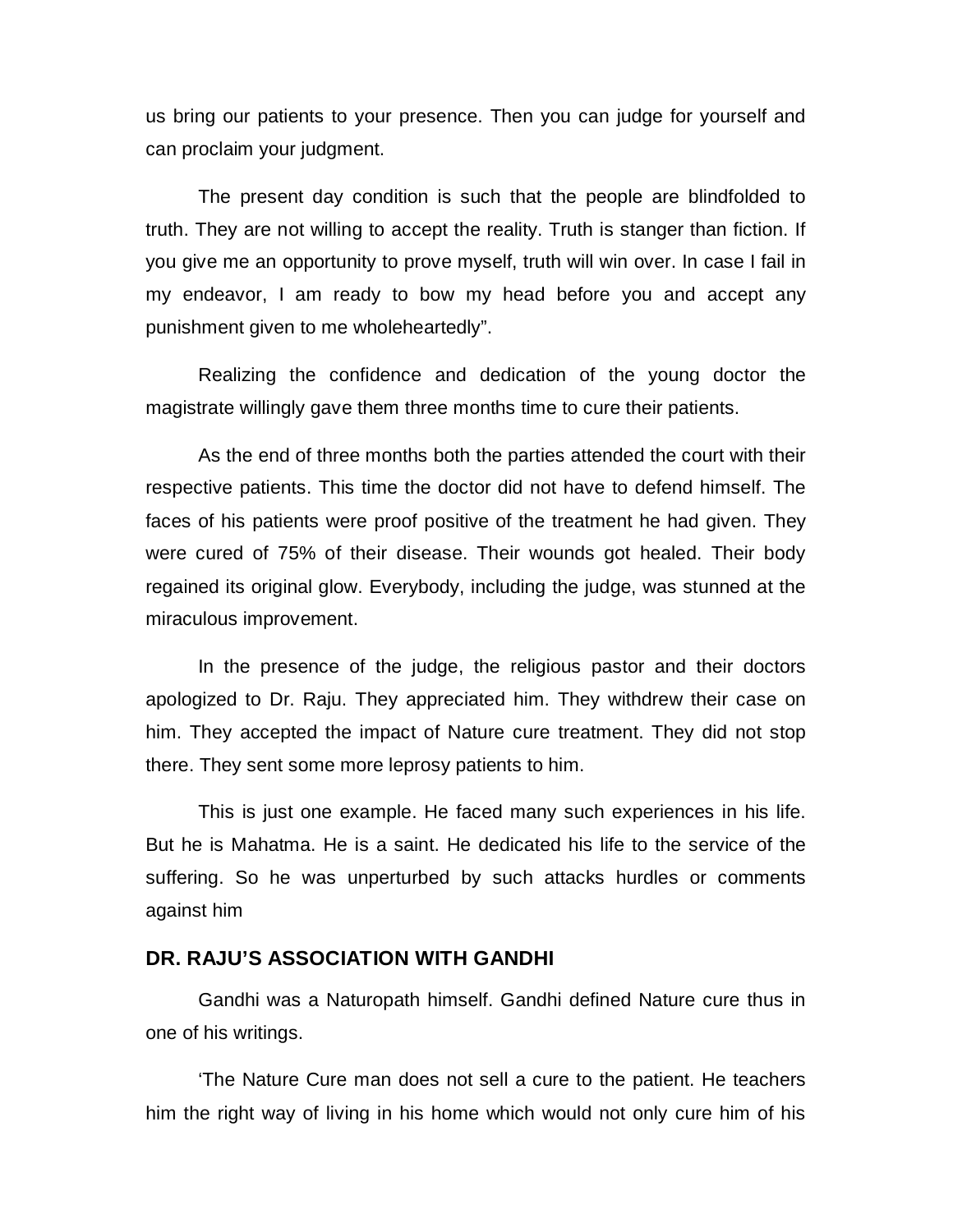particular ailment but also save him from falling ill in future. The ordinary doctor or Vaidya is interested mostly in the study of disease. The Nature curist is interested more in the study of health. His real interest begins where that of the ordinary doctor ends'.

Gandhi successfully tired the methods of Nature cure on himself and the members of his family. The name and fame of Dr. Krishnam Raju as an expert naturopath spread far and wide throughout India and they reached the ears of Bapuji at Sevagram in 1942. Bapuji invited Dr. Raju to Sevagram in 1944. The doctor visited Sevagram with some of the people of his community of West Godavari District and stayed there for some time which Gandhiji.

He attended prayer meetings of Gandhi and after his prayers Gandhi participated in some discourses on Nature cure treatment and some principles of health. Dr. Raju demonstrated the methods of nature cure on the patients there. During the course of their discussions, an interesting conversation took place among them.

Mahatma Gandhi asked Dr. Raju about the disease of a patient – will the disease be cured?

Dr. Raju – Can be cured.

Mahatmaji – How long does it take?

Dr. Raju – Seven Ghadias (about 3 hours)

Mahatma ji – What will be the expenditure?

Dr. Raju – As much as the patient bears

Mahatma ji – Does it relapse?

Dr. Raju – If the patient desires it.

On another occasion, Dr. Krishnam Raju gave some prescription and made some remarks, on seeing the facial expressions of Gandhi ji. Then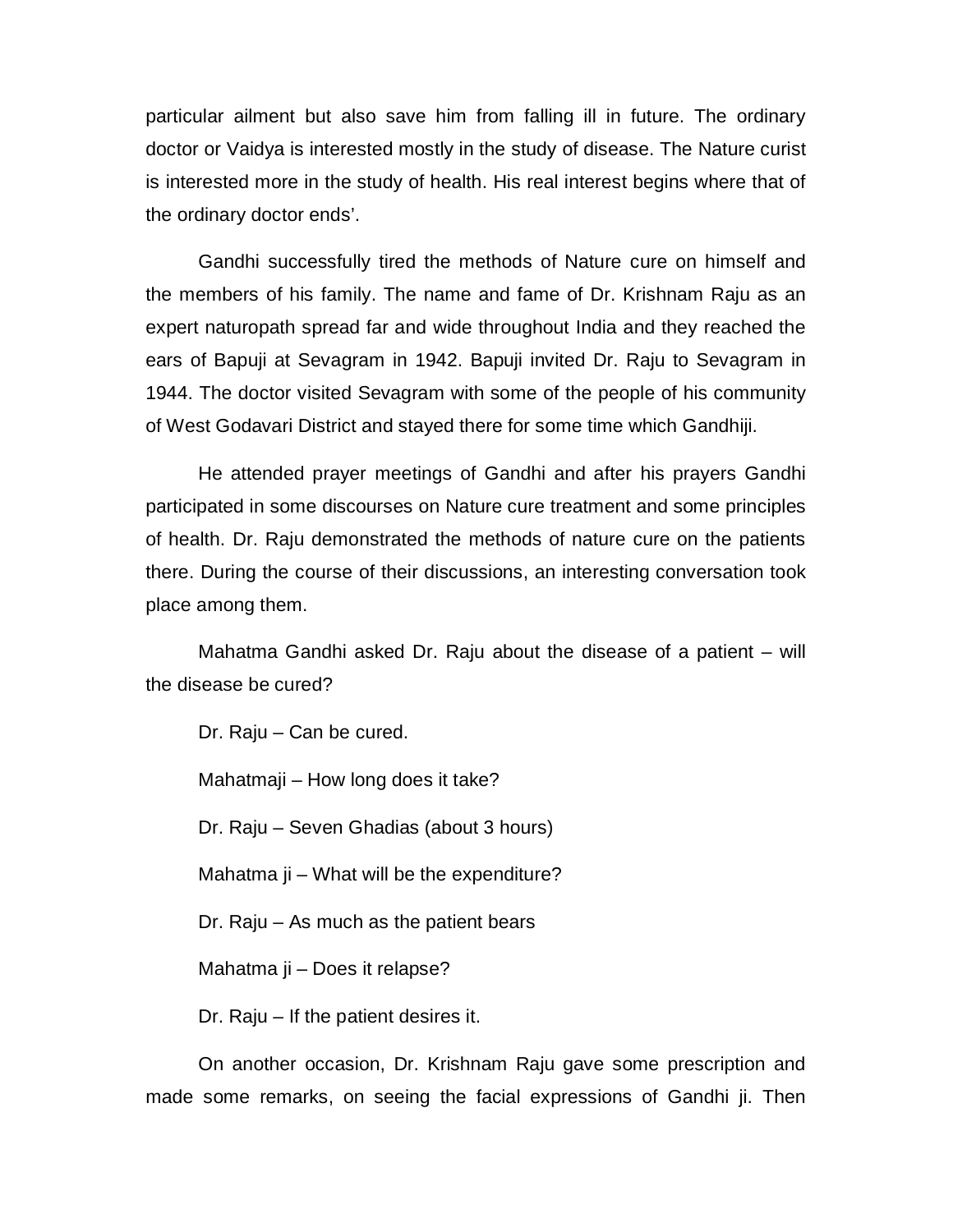Gandhi ji was very much pleased with his way of treatment and remarked as follows, "Doctors are reading many books, while this doctor himself is a great Dictionary of medical aid and treatment and the doctors should avail themselves of the resources available with him".

Gandhiji was so impressed that he wanted Dr. Raju to stay with him. He expressed the same to Prabhakarjee, one of his disciples – "I have been trying by all possible means to bring Dr. Krishnam Raju to our sevagram and see that he remains at our place; but it seems he does not want to come perhaps, he is not interested in making use of the privileges we extend to him". But Dr. Raju had his own reasons. It was not because he was not happy with the privileges but it was because of his pressure of work at his Bhimavaram Ashram and of the patients there. So he impressed on Gandhi ji that Andhradesa had a favourable and suitable atmosphere for his work, as thousands of patients were benefited there.

Ganghiji was very much impressed with Dr. Raju's simplicity, talents and his high philosophical nature and was sending patients from sevagram to Bhimavaram Ashram. Gandhi wrote this letter to Dr. Raju on such an occasion.

#### Brother Krishnam Raju

From today writing letters will be stopped till the end of this month. So I am sending this letter. May you attain fame by treating the three brothers that are coming.

#### *Blessings of Bapu, 3-12-1944.*

One some other occasion Gandhi stated again to Prabhakarji as follows – "I am very much impressed about the treatment and principle of the Doctor. I feel I can find some relief if I go to Nature cure hospital at Bhimavaram and stay for sometime there. He has got a bright future in his career. The mystery is that he is not able to realize his talents. I would like to make use of them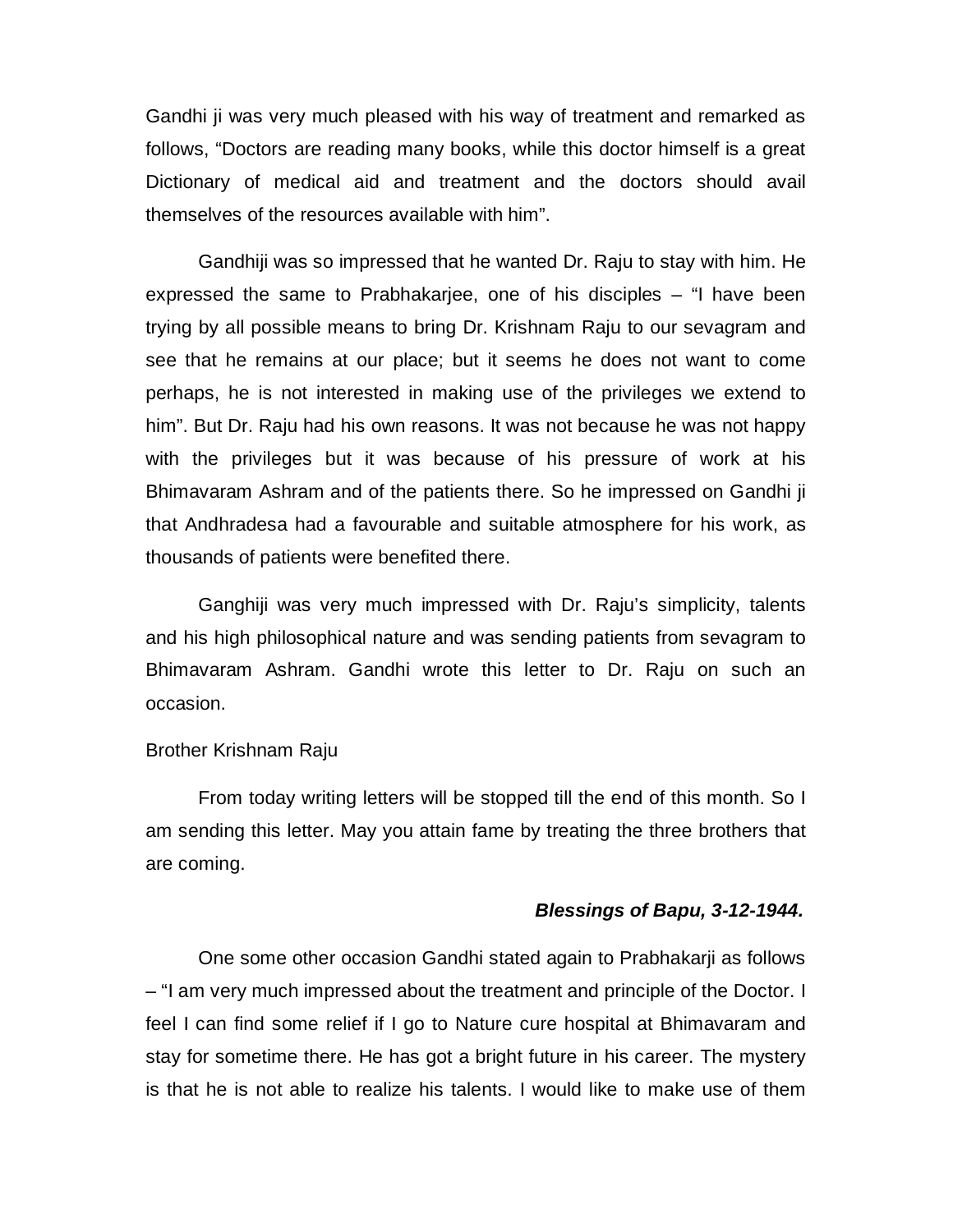and extend the same for the benefit of humanity and uplift of mankind. But Gandhi could not make it due to his activities during partition shortly afterwards, his assassination took place.

Dr. Raju was very much depressed due to the demise of Gandhi ji. He dedicated every moment of his life to the spread of Nature cure on Gandhian lines.

#### **HONOURS TO DR. RAJU**

Minister for Irrigation and power of India, Sri K.L. Rao acclaimed Dr. Raju's services thus –

'That nature cure has a definite place among systems of medical treatment is proved by authentic cures reported by unexceptionable authorities including Mahatma Gandhi. It is for this reason that Mahatma ji used to recommend patients to Sri Ramakrishna Prakriti Ashram.

Sri P.L Sivaram, Collector of Visakhapatnam praised the Ahram of Dr. Raju thus.

'Sri Ramakrishna Prakriti Ashram in Bhimavaram has been doing Yeoman's service in alleviating human miseries. The steps of Naturopathy followed in the Ashram is commendable and worthy of being emulated by other institutions. The future of the health of the world seems to depend on Naturopathy'.

Gandhi, inspite of being a Naturopath himself, proclaimed Dr. Raju's greatness. 'I feel I can find some relief If I go to nature cure Hospital at Bhimavaram and stay for some time there. He has got a bright future in his career. The mystery, is that he is not able to realize his talents.'

Gandhi was very much true. He could not realize his talents but Dr. Raju was honoured in many ways.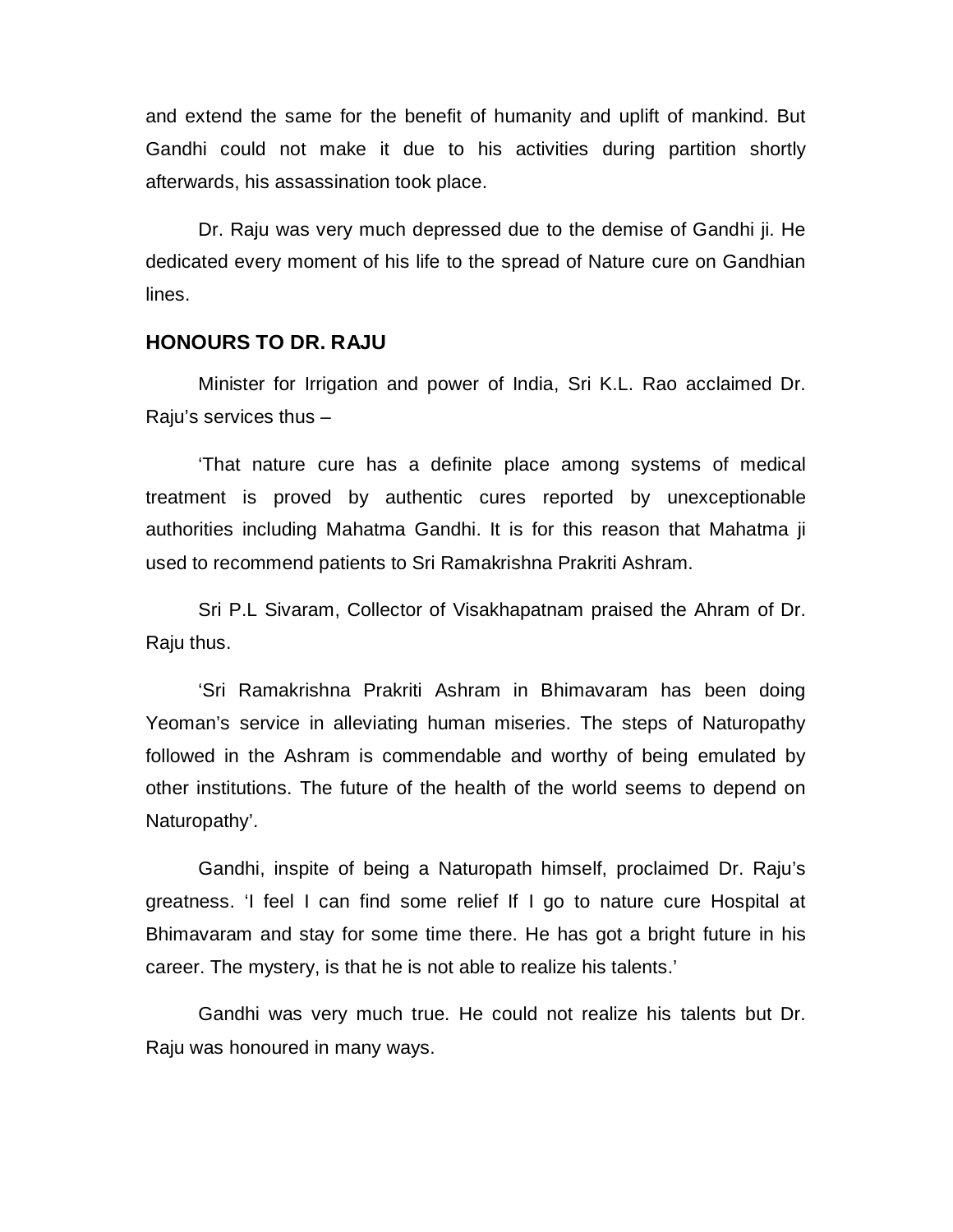In the year 1948, a meeting of the all India Nature cure conference was held on the occasion of the Jayapur Congress. Sri Krishnam Raju was unanimously elected as president on 14-12-50 All India Nature Cure conference was held at Delhi with Dr. Raju as president. He delivered an inspiring presidential address before a large gathering.

Dr. Raju was elected as a member of Prakruti Vaidya Shakha of Gandhi Smaraka Nidhi.

With the aid of Gandhi Smaraka Nidhi funds, an All India Naturopathic College was run by the Bhimavaram Prakriti Ashram from 1951 to 1956. Students from all over the country were trained in this institution under the guidance of Dr. Krishnam Raju.

Extensive Research in the cure of Leprosy by Nature Cure method was also conducted, with the financial aid of the Gandhi Smaraka Nidhi, with good results.

#### *Addressed by*

#### **SRI VAIDYARAJ KRISHNAM RAJU**

#### *President: (All India Nature Cure Conference)*

Food, Sleep, Fear and sexual inter course are common to both man and animal. Wisdom is a special quality found in man alone.

I will rather go a step forward and venture to say that man cannot ever rank with animals, for animals and birds are a happy lot. They have the mating seasons and are always exposed to light. Wind and rain, the elements of Prakriti or Nature. They are not cursed with so many maladies; disease is a rare thing among them; why is it then that man who boasts that he is superior to birds and animals suffer from so many unnatural diseases that are not known to either of the later? Why does man waste all his life and leisure to find cures for all his ills? Is it because of Gnana that he must suffer too much?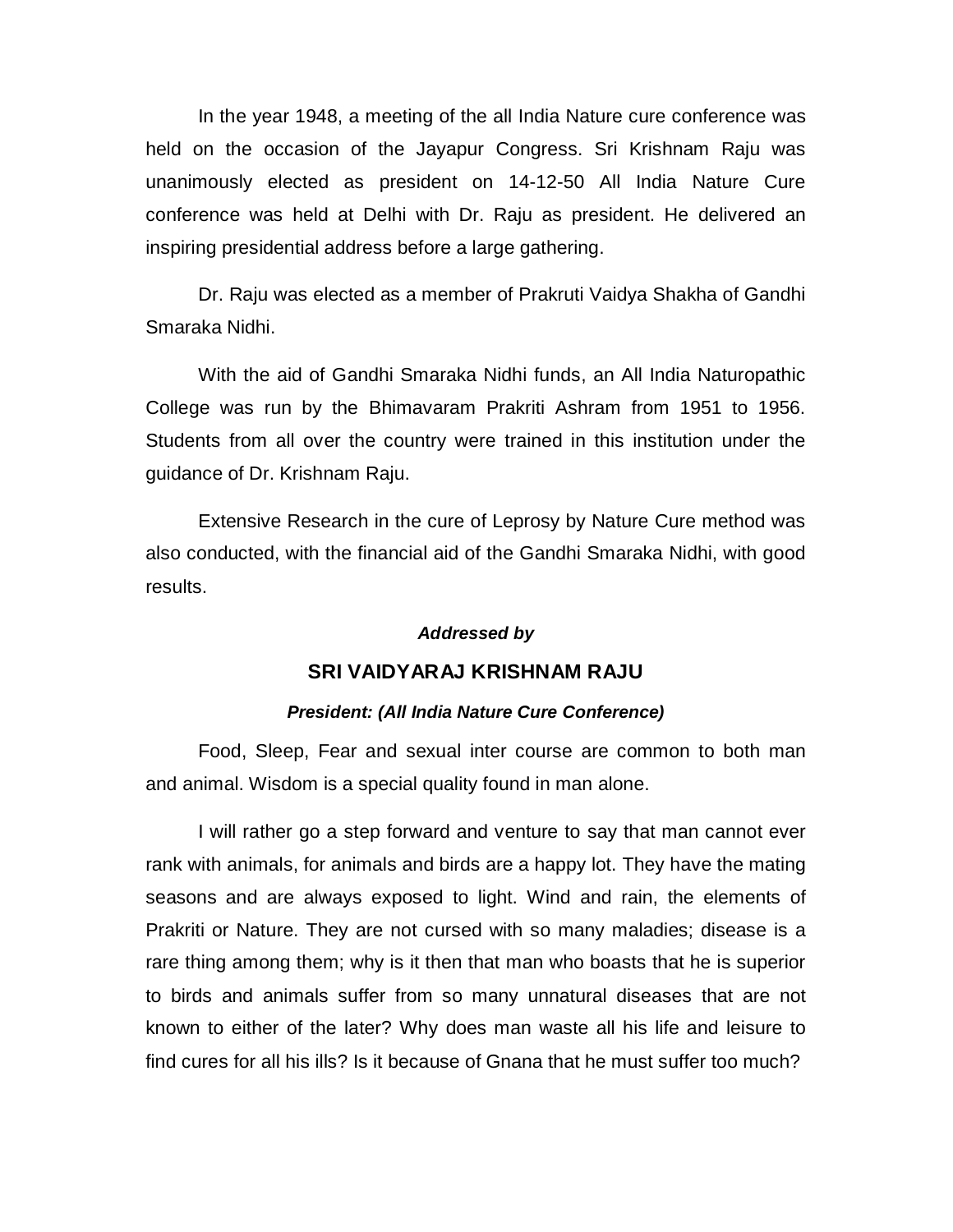I think here, we have lessons to learn from bird and animals whom we despise as something low in the creation. If we cannot profit by their example, surely it is our fault. The cow eats grass and the vulture eats flesh. They do not exchange their foods. But man eats all sorts of things. They eat to live. But man eats for the taste of his palate. They eat natural food. But man eats food artificially prepared by him. The birds and animals take rest when they are tired. But man takes rest dut to laziness. We cannot escape from the consequences of our folly.

The unnatural life that root cause for all his ills. He has grown perverse and has become a slave of the palate. He leads a life that is divorced from the soil and the elements. He looks himself up in places and queerly imagines that he has grown stature. He never trots the Mother Earth. But moves even short distances in rollsroyce. He grows idle and thinks is beneath hid dignity to perform manual labour. He devour all things that would tend to inside the passions and consequently leads a dissipated life. No wonder he suffers from all the dreadful and repulsive diseases. In this world eternal misery is his lot, let alone what happens to life beyond.

It is not my purpose here to deprecate man and his achievements. I am conscious of his attainments. By sheer perseverance he has made nature sub-servient to his needs. That may be a delusion. It is no denying the fact that he has exploited nature to his advantage. He has built dams turned deserts into green fields. Invented the wirless and the aeroplane and made this universe too small for him. He has invented the machine that does the work of an odd thousand. But is he able to solve the problem of life? He has created enough leisure to the toiling masses by introducing machine. Surely we will not hesitate to answer "No" he made life more complicated, multiplied the wants and made us lead unnatural live. Inspite of herculean efforts the food problem still remains unsolved. One of the reasons advanced portionate increase in the population. Inorder to mitigate this evil some are propagating the use of contraceptives. We produce toiling day and night and what we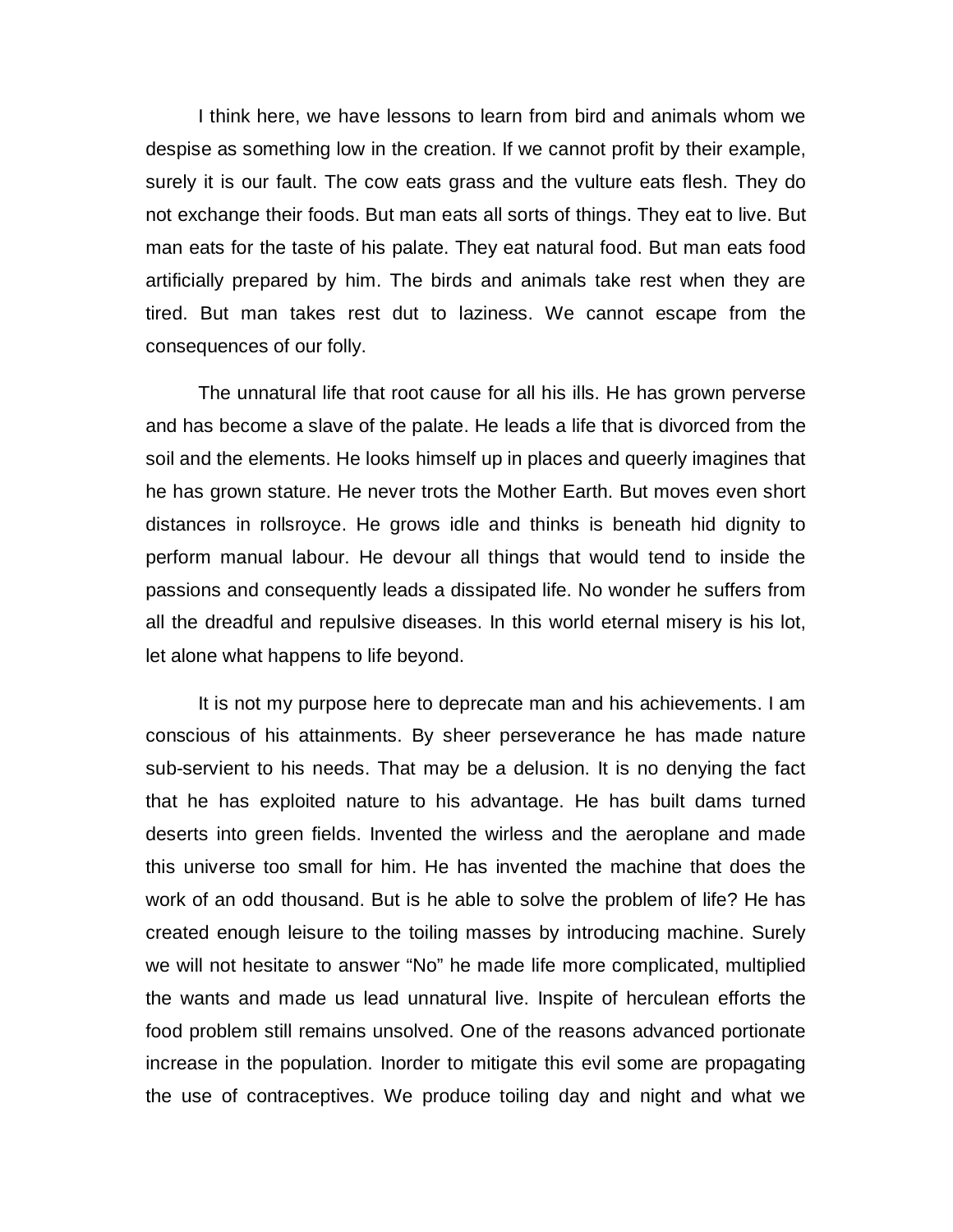produce is not sufficient, to meet the demand of consumption. Diseases and hospitals are on the increase. Every house has turned into a drugstore. We are unable to control disease. From the natural simplicity of the past man has grown into an extraordinary, perverse, irrational, unnatural and complicated being of the present.

# *Phalam swacha labhyam Prathivammakhedam Kshitivaram Payah sthane sthane sisir madhuram punya saritham Mridu sparsa sayyasulalitha lathapallava mayee Sahanthe santhapam thathapidha ninam awari kripanah*

In every garden on the face of earth fruits can be had at one's will and pleasure. From the holy rivers one can get sweet water at each and every place. One can enjoy the soft touch of the flower-beds surrendered by the tender creepers and the tiny leaves. But leaving all how people go to the doors of the rich miseries and endure troubles foolisbly.

Our miseries are no creation of external power. They are our own creation. We cannot therefore disown their consequences. We pay heavily for vegaries. The high rate of deaths, the infant mortality the dissipated bodies and the pale faces are the index of nation's health.

# *Message given by*

# **DR. KRISHNAM RAJU TO SEEKERS OF PERFECT HEALTH**

India was once at its peak as Veda Bhoomi and Punya Bhoomi. It stood as an example to be followed by other nations. Such a great nation has lost its ancient glory now. India is known for its valour. Bhima, Hanuman could smash mountains and warriors like Rana Pratap and Shivaji could frighten the enemies out of their wits India is renowned for its saints like Kapila Maharshi, for their spiritual knowledge. India is popular for its Dasavatars of Lord Vishnu as Rama, and Krishna for example. India is famous for its great personalities like Mahatma Gandhi and Gautam Buddha. It is known for its longevity of life. But today all the practice of religion, the spiritual knowledge, the valour has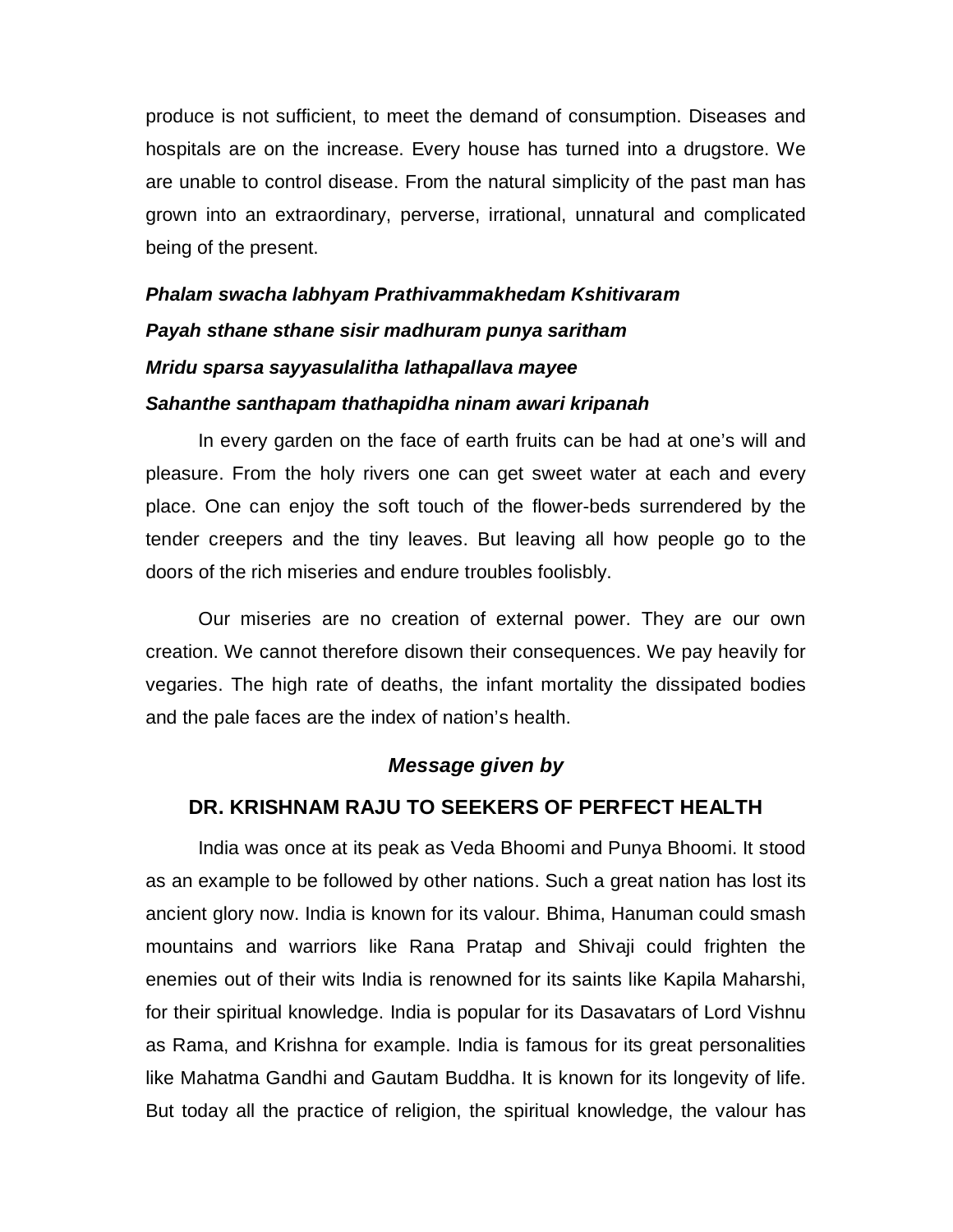gone into this air. The Indians are losing their inner glory and are attracted towards the outward show and glitter of materialistic life. This is causing its downfall the only way out of this decline is to resort to the age old rishi's life style.

In the modern days the medical science like Allopathy, Unani, Ayurveda, Homeopathy etc are making their level best to cure disease, but they are not able to clear disease altogether. The patients don't find a relief at all. There is no peace in any house today. Wherever you go, you face the question, how is Mr. so an so, how is the health? Day by day there is an increase in super specialty hospitals and in the number of doctors. Even the govt. has realized the need for these and is doing its part in increasing them. But what is the use? The patients and their diseases are increasing proportionately.

Our people suffer not only from serious diseases like T.B. and leprosy but also from regular diseases like diabetes, ashma, eye-sight, indigestion, dental problems, headache, menstrual problems, cancer etc. Women face lots of difficulties during delivery and even die at child birth. If everything goes normal, they can't breast feed their children. They depend on artificial nutrition's food, like milk powder, imported from foreign countries. They have to simultaneously import Medicines for their diseases caused by the artificial food.

Why do the people face so many problems? Why do they get so many diseases? If we probe into the matter we can understand that as long as they depend on medicines for their ill health they cannot live happily and healthily. They are taking Medicines for anything and every thing for headache, for appetite for motions, for sound sleep, for infertility, for family planning, for breast feed etc. The modern body longs for medicine irrespective of the diseases. As long as the people don't bother to realize its cause, but only long for medicine or surgery, there will be a decline of our race.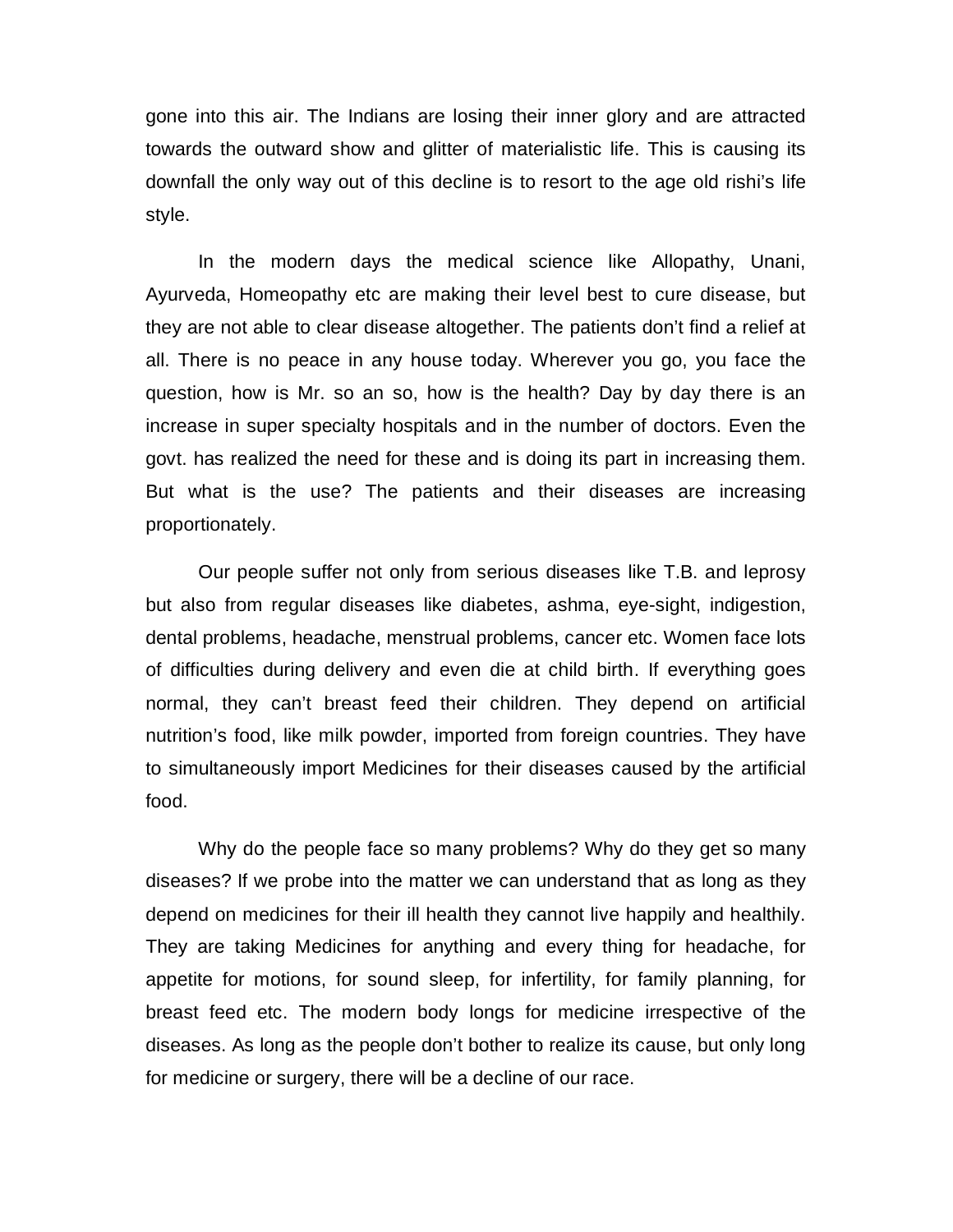If the people wish to regain the past valour and vigour, the only way left out for them is to give up these unnatural methods. Their goal is crystal clear before them. They should not multiply doctors and medicines, they should probe into the causes of diseases. The doctor's first and foremost duty today is to educate the patients regarding the reasons of their illnesses and show them the preventive means. In spite of this awareness, if they fall sick due to their fate or if they are attacked by the contagious diseases prevalent in the society, they can definitely regain their health through Nature Cure. The simple answer is they should know the cause of the diseases and should give up that habit and should attain good health.

A Nature Cure doctor's responsibility is different. He should not just give a medicine. He should invoke mental and spiritual awareness in the patient. He should make him realize that he cannot make his physical ailment a responsibility of the doctor. He should realize his own making in it. He should give him all that is best in mental and spiritual knowledge along with all that is best in physical treatment to cure his physical ailment.

The Chronic diseases of the present day that are a challenge to the allopathic doctors are – diabetes, asthma, high blood pressure, heart troubles, rhumaticism, nervous breakdown, hysteria, cancer etc. But people will be surprised to learn that if they learn the root cause of these diseases and control their sense organs, they can get rid of these diseases from the very next day. The patients keep worrying that they have fallen prey to chronic diseases, but they don't understand that it lies in their hands to get rid of it. If they know what habit of theirs brought this disease, can't they give up that habit to be hale and healthy? Isn't it a false notion that they can never get rid of it?

#### *Read the following Ayurvedic sloka*

*Aharachara Chestasu Sukhardi Pretyachenacha*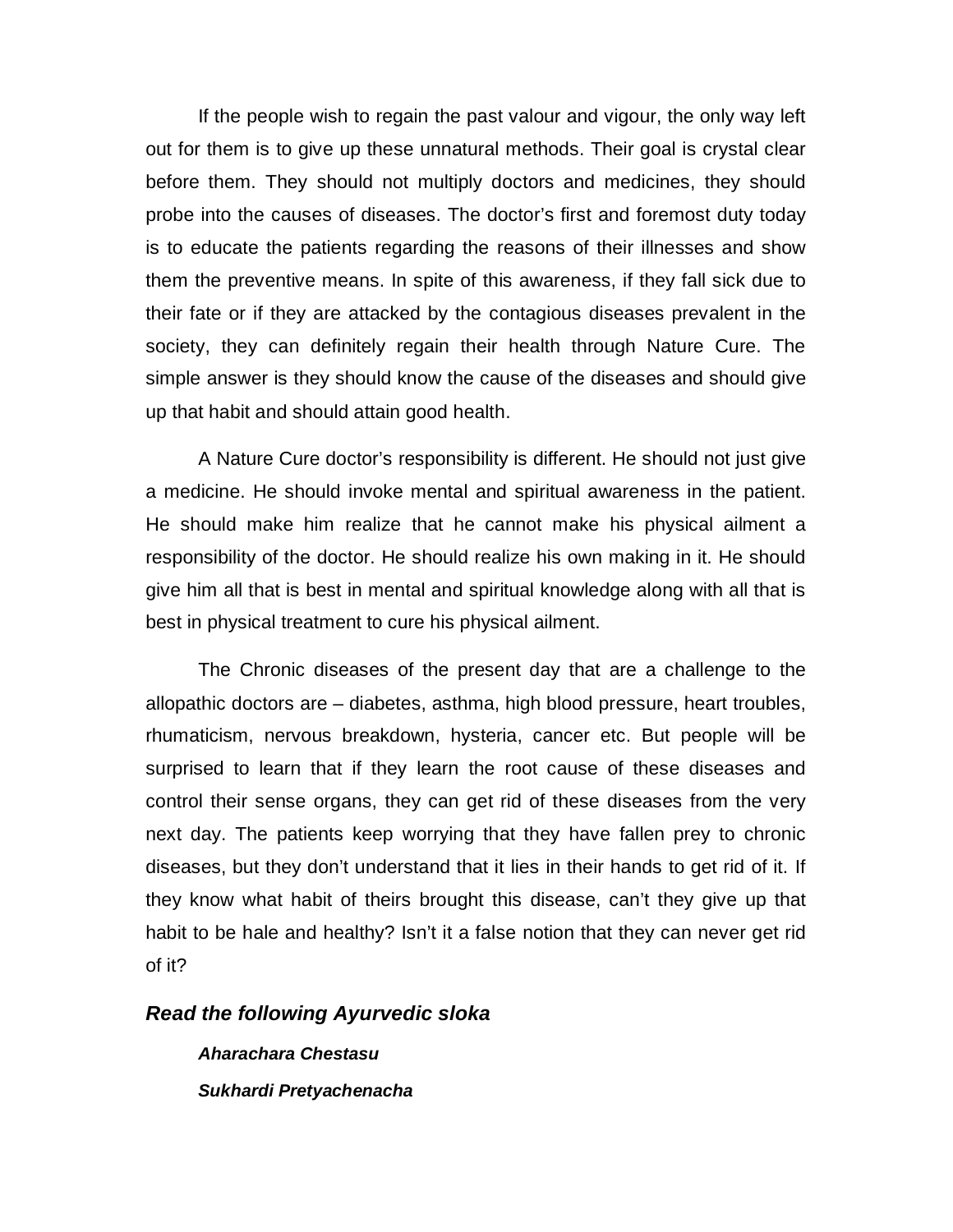#### *Param Prayatna Matisteth*

#### *Buddinam Hita sevane!*

# *(Charaka Sutra)*

It means, a wise man follows good food habits throughout his life and leads a systematic life.

On the contrary a stupid leads this way. Anathma Vantaha Pasuvath Bhujantiye Pramanathaha Rogani Kasyate Mulam Ajeennam Prapnuvathihi

# *(Sutra Stanam)*

It means a stupid is unmindful of good and evil, has no control over his indriyas, eats unnatural food in greater quantity at irregular timing. It leads to indigestion which is the root cause of all disease.

# **ALL ABOUT SREE RAMAKRISHNA PRAKRITI ASHRAM ITS LOCATION**

Sree Ramakrishna Prakriti Ashram was founded on the banks of the river Gostha in 1944. The Ashram spread to an extent of 35 acres of site with mango grove, coconut palms, and other fruit bearing trees. It is on the banks of a perinial navigation canal, drawing water from the river Godavari and is away from the noise and dust of the town Bhimavaram. The buildings and cottages constructed were so well designed that they are airy well-ventilated and decent. Dr. Raju worked day and night for the self-sufficiency and support of the Ashram by growing orchards, vegetables, food crops etc.

# **ITS INCEPTION**

Dr. Raju had already established his Nature Cure Ashrams in his own native place Marripudi, later at Ongle, then at Bapatla.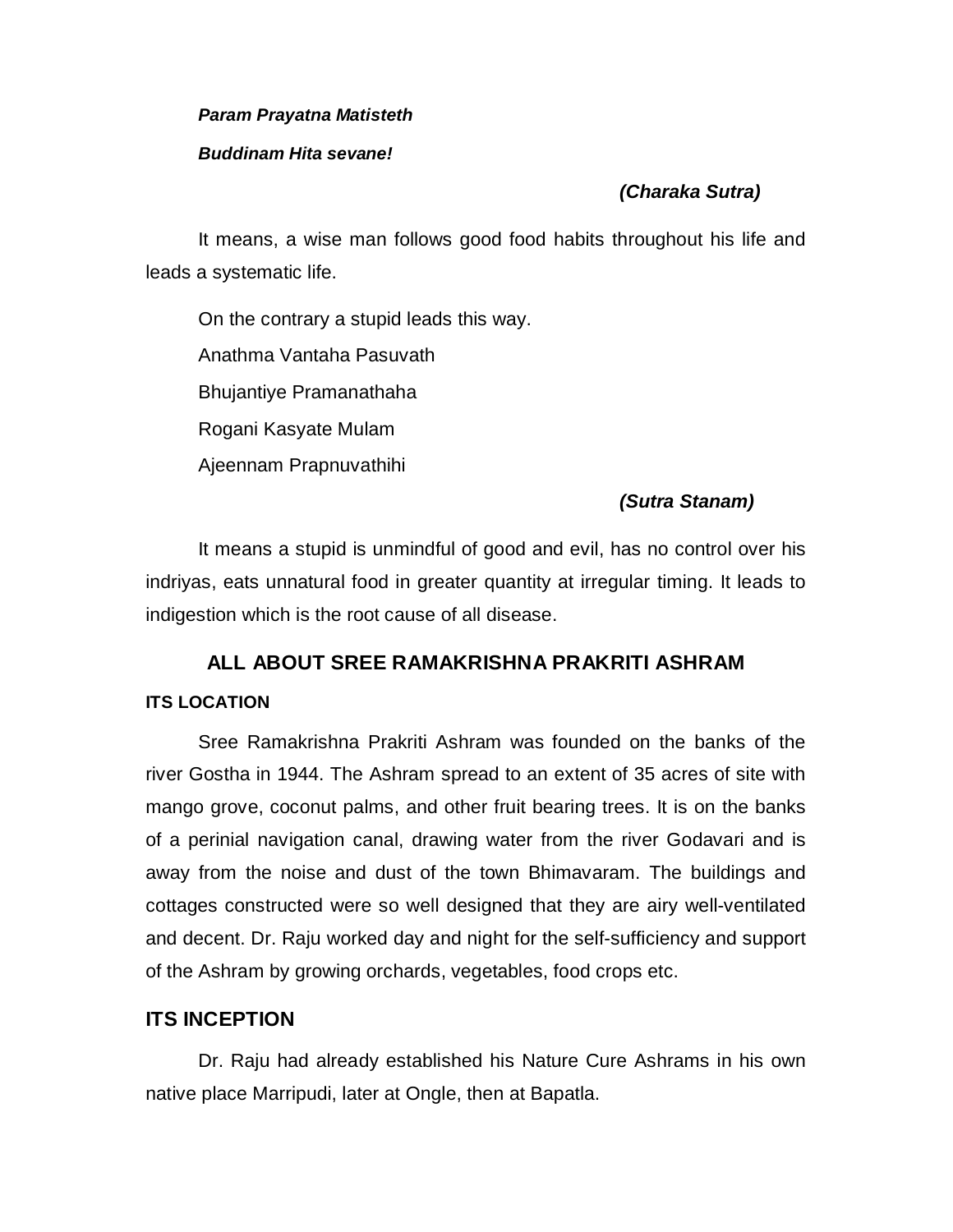In 1933, he ran an ashram at a Village Kesavaram under the guidance and patronage of Sri Kalidindi Ganga Raju. The institution had a promising and flourishing turn, but had limited resources. In 1944, Dr. Raju with his forethought and broad vision could see the bright future of his pet child. Hence he was obliged to shift the ashram to Bhimavaram vicinity, as it stands now in her glory amid beauteous Nature and healthy, happy environments. Thanks to the untiring industry and strong and pious determination of Dr. Raju who waded through several circumstances helped him improve the Ashram. Sri Alluri Ramakrishnam Raju was a retired Deputy Collector and paternal uncle of the famous revolutionary patriot Sri Alluri Seetharama Raju.

Dr. Raju came in contact with him and both of them together performed widow marriages. Sri Alluri RamaKrishna Raju has given his incessant encouragement and co-ordination to the ashram in its infant stages. As this gentleman was the first benefactor and supporter till he passed away in 1937, the Ashram was fittingly named after him.

#### **A GLIMPSE OF THE ASHRAM**

In one of the extreme corners of this ashram, there is the Samadhi of the founder of the institution. Dr. Vegiraju Krishnam Raju.

Just a foot retraced one finds the prayer Hall, where the inmates are immesied in congregational Prayer. Sri Swami Chaitanyananada Saraswathi in his ochre robes is seen conducting a chorus and himself melodiously joining in. His sermons infuse faith and hope. His mantram is 'Prakriti-Ma blesses you all with her all-healing balm'.

A few ste[s further you find the Ashram Canteen. According to the condition of the patient, the sick receive their diet, consisting of fruit juice with water, gruel, pounded rice with vegetables, wheat roti and fruit.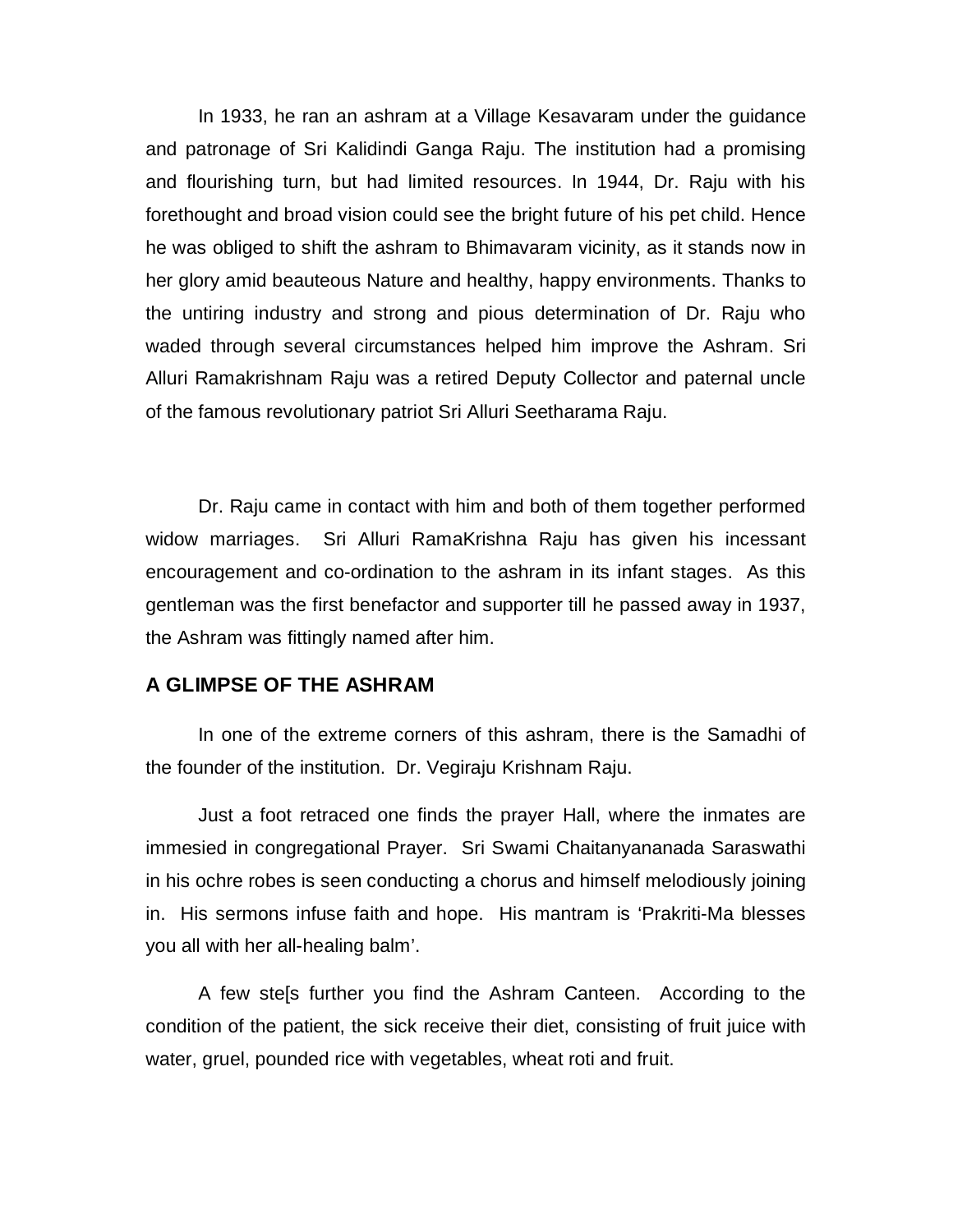After food and the necessary rest, we come across different patients undergoing different types of treatment like massage, mud bath, steam bath, colour treatment bath etc.

There is a cow-stable with many cows to provide pure milk, for the inmates of the ashram.

# **THE DIET IN THE ASHRAM**

Routine treatment – External –  $(1)$  Mudpack on lower abdomen for 15 minutes, at 4.30 a.m., 12 noon and 4 p.m.,(2) Enema 5-30 a.m. (3) Cold water bath 6-30 a.m. and 5-30 p.m. (4) Sitz bath (Washing genitals) early morning and hip-bath noon and evening as prescribed, after a few weeks. (5) For leprosy and skin patients-rubbing oil to whole body and sitting in Sun about half hour, 4 p.m., followed by mud-bath, half hour, and cold bath to wash it.

Diet: - (1) To begin with, patients are given 5-15 days fast, water being taken freely, with juice of half lemon each time. Some get 1 orange thrice, some days with plenty of water; number of oranges slowly increased to 12 per day, for 1-2 months. (2) After fast, water from unripe coconut is given to be sipped, beginning with 8 ozs thrice, and increased each time by some ozs till 20-24 ozs each time may be taken. After 5-10 days, 1 orange added each time, increased to2-3. (3) Then, snake gourd 9 inch long, is eaten raw, morning and evening; it can be increased to 1-2 ft each time. It may be taken steamed by those unable to chew. Ridge gourd, Carrots or Cabbage can be taken instead, without salt. Leafy Vegetables can be taken raw or cooked. Some coconut water and oranges may be taken with vegetables, and some at noon.

(4) After some days, Plantain is added to morning & evenings Meals, and number increased to 4-5 according to size. Ripe mango can be taken instead.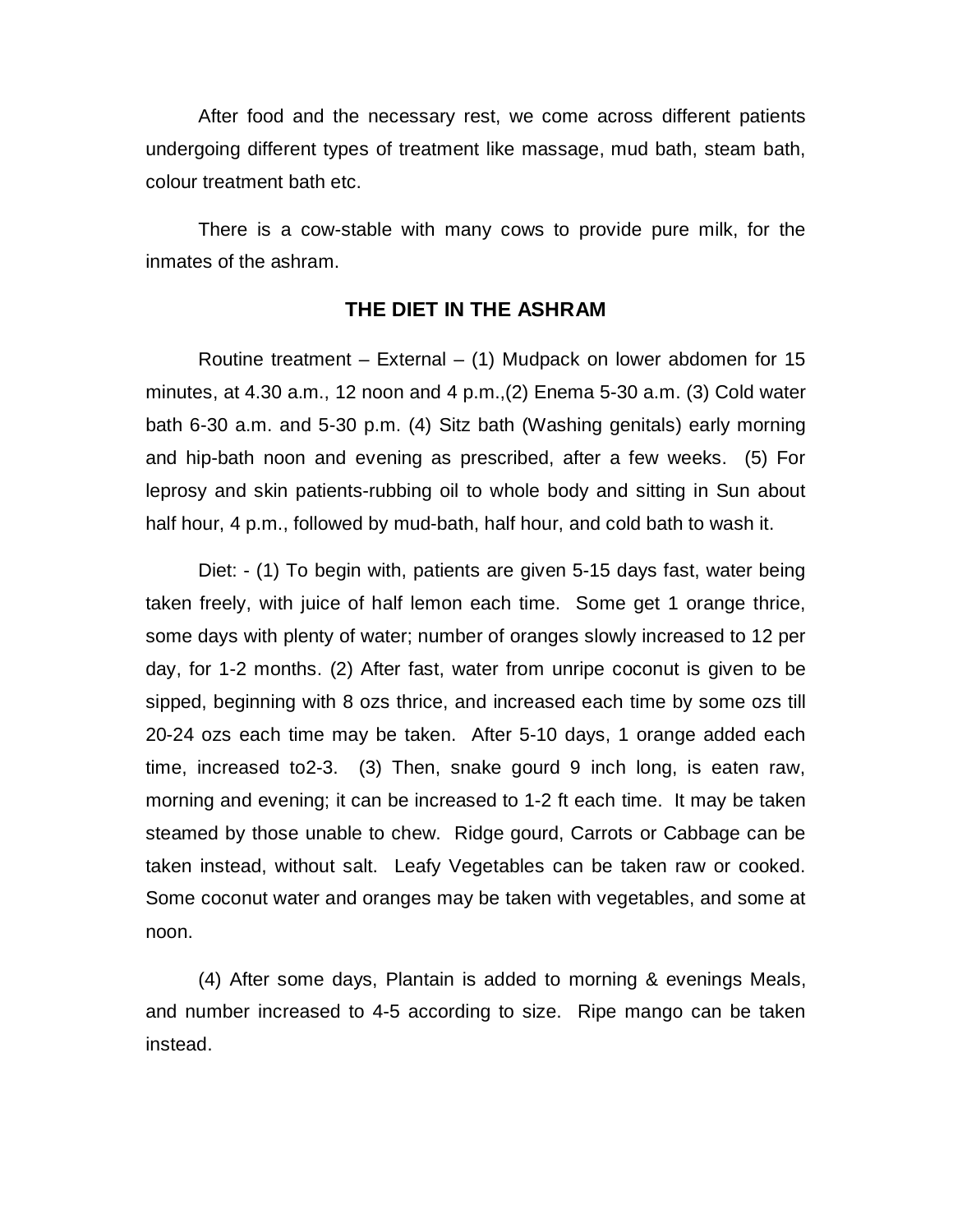(5) After some days, 1 tola (2/5 oz) coconut is added to meals, and increased to half coconut a time. Coconut water is reduced as vegetables and fruits increase; it may be taken at 1 p.m., With a few oranges or tomato-juice. Germinated wheat or green-gram (Moong) can be taken with meals by strong men. Some are given fresh raw milk, with teaspoon honey, twice. Some are allowed cooked rice and buttermilk once. During Neera-season, many are allowed 8-16 ozs in the morning.

Amount of water is not prescribed when vegetables begin; on full diet, it is taken 1-2 times, according to thirst. Exercise-When diet is begun, patients are shown breathing and other exercises according to strength. Those able to move about, do so from beginning.

Many begin to improve in a few days or weeks; leprosy patients improve in a few months, but may take a year or more for all signs to disappear; even then, skin may not be germ-free. Many take usual diet on going home, but some take raw diet for many years, as they feel better on it. Patients pay Rs.22-8 monthly rent for single, and 37 for double rooms. Diet expense is 35 to 50 monthly, according to diet and season-prices. No other fee charged. There is no nursing staff, Patients are usually accompanied by relations, who cook for themselves and look after patients; single ones are helped by neighbours. Fruits and vegetables can be had from pedlars, or from market one and half mile away. Poor patients are housed in huts without rent. Expenses of some poor leprosy-patients are paid by Gandhi Memorial Trust. (The details are as on 1969).

#### **BUILDRS OF THE ASHRAM**

'Style is the man; great works and institutions are but the life blood of personages dedicated to noble and worthy causes.

The founder and life spirit of the Ashram was Dr. Vegiraju Krishnam Raju.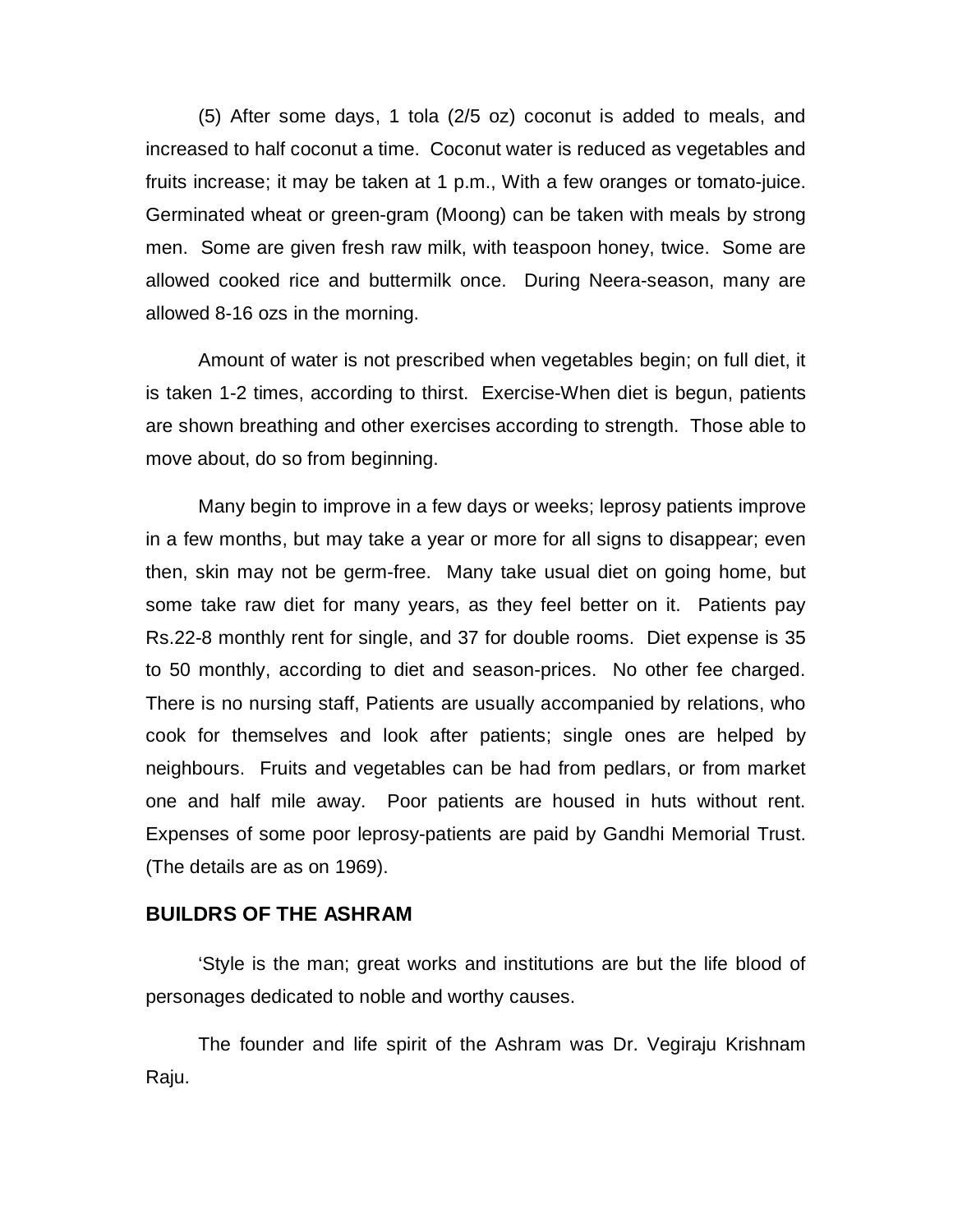# **THE ADMINISTRATIVE PERSONNEL**

Sri Pabolu Satyanarayana Murthy, played and important role. After his death, Mr. Venkataratnam took up his father's role as Joint Secretary.

Sri Ch. P. Murthiraju M.A. a great philanthropist and stout champion of educational and social causes, is the chairman and president of the Managing Committee. His interest in the ashram arose from his cure from a dreadful ailment of rheumaticism.

Dr. Raju's wife, Smt. V. Annapurnamma assisted by Dr. Raju's brother and his associates is maintaining the ashram.

Swamy Chaitanayannada Saraswaty is the Vice-President who works for the alround development of the Ashram putting his three fold energyphysical, mental and spiritual. He is deemed as the presiding deity or Guardian angel, looking after every minute thing also.

Sri. V. Ravi Varma B.Sc, is the eldest son of Dr. vegiraju Krishnam Raju. He is the Secretary of the Ashram. He has been striving in the foot steps of his father for the progress of the Ashram and spread of Nature Cure. Sri Ravi Varma was a born Naturopathist Added to that he imbibed and inherited all the talents and genius of his great father to whom he was been a worthy son. Since 1964 when he graduated in science from Andhra University, he has been devoting the entire life for the service of the Ashram both as a joint Physician and as a promising and able administrator.

# **HOMAGE TO DR. RAJU**

"Gurudev, Sri Krishnam Raju, after leaving the body, has become more powerful and all prevailing and is guiding us with his blessings to make nature cure movement a success. I will take an Oath to spread his message and ambitions all over the country and maintain the high traditions established by him.